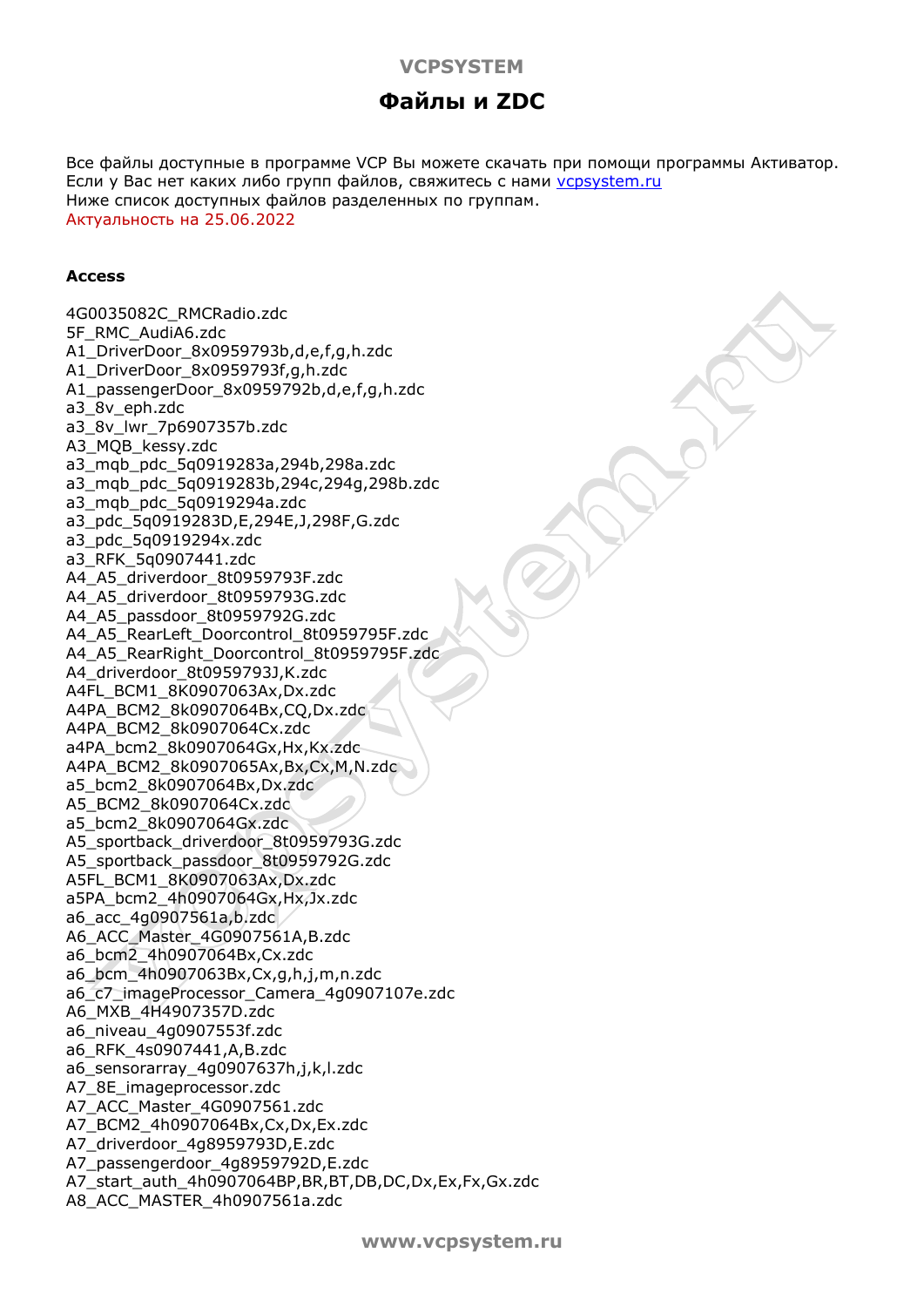A8\_ACC\_MASTER\_4h0907561B.zdc a8\_bcm1\_4h0907063a,b,c,d,g,k.zdc a8\_bcm1\_4h0907063a,Bx,Cx,D,H,J,K,L.zdc A8\_MXB\_4H4907357B.zdc a8\_niveau\_4g0907553.zdc a8\_niveau\_4g0907553B\_4h0907553C,E,G.zdc alhambra\_5m0\_xenon.zdc AudiA6FL\_AFS\_4h4907357D.zdc AudiTT\_AFS\_4h4907357D.zdc B\_O\_8F1035223a\_A5\_cabrio.zdc B\_O\_8T0035223AK\_A5.zdc B\_O\_8T0035223AN\_A4\_China.zdc B\_O\_8T0035223AN\_A5\_FL.zdc B\_O\_8T0035223f,h\_A5.zdc B\_O\_A4\_8T0035223A,M,,N,O,Q.zdc BO\_A5\_8T1035223A.zdc BO\_Amplifier\_A6C7\_4G0035465A,B,C.zdc BO\_Amplifier\_A6C7\_4G1035466.zdc BOSE\_A8\_4G0035223C.zdc BOSE\_C7.zdc BOSE\_mmi2g\_8t0035223F,g,m,r,t,Ax.zdc BOSE\_mmi3gp\_8t1035223a.zdc BOSE\_Q7.zdc CaddyGP\_5M0\_xenon.zdc CAN\_amplifier\_8T0035223E,A,AB,AJ,B.zdc discover\_pro\_5g0035020,021,043,045,046,050,819,820,824.zdc dynaudio\_CC\_3aa035466.zdc dynaudio\_scirocco\_5k0035456e.zdc egolf7\_AFS\_5Q0907357.zdc eos\_dcc\_3c0907376a.zdc fender\_beetle\_3t0035456B,5c6035456,C.zdc gateway\_5q0907530Ax.zdc gateway\_5Q0907530530AD,AE,AF\_golf.zdc gateway\_7n0907530an.zdc gateway\_7n0907530AT,BA,BB,BC.zdc gateway\_530F\_golf\_MQB.zdc gateway\_A4\_8R0907468A,B,C,D,F,G,H,J,L,M,N,P.zdc gateway\_golf7\_530R,S,T.zdc gateway\_q5\_8r0907468e,f,g,h,j,k,l,m,n,p.zdc golf7\_acc\_5q0907572A.zdc golf7\_AFS\_7p6907357b.zdc golf7\_AFS\_7p6907357d.zdc golf7\_cameraSTGA5\_5q0980653C\_sw032+.zdc golf7\_cameraSTGA5\_5q0980653E\_sw\_50,51.zdc golf7\_cameraSTGA5\_5q0980653f\_sw\_52.zdc golf7\_cameraSTGA5\_5q0980653g.zdc golf7\_DriverDoor\_5q0959393,A,593,A.zdc golf7\_driverdoor\_5q0959393a.zdc golf7\_driverdoor\_5q0959593b,c.zdc golf7\_driverdoor\_5q4959593c.zdc Golf7\_kessy.zdc golf7\_passengerdoor\_5q0959592a.zdc golf7\_passengerdoor\_5q0959592b,c.zdc golf7\_passengerdoor\_5q4959592c.zdc golf7\_pdc\_5q0919283a\_4ch.zdc golf7\_pdc\_5q0919294e\_europe.zdc golf7\_pdc\_5q0919294f\_europe.zdc golf7\_pdc\_5q0919294f\_japan.zdc golf7\_pdc\_5q0919294x.zdc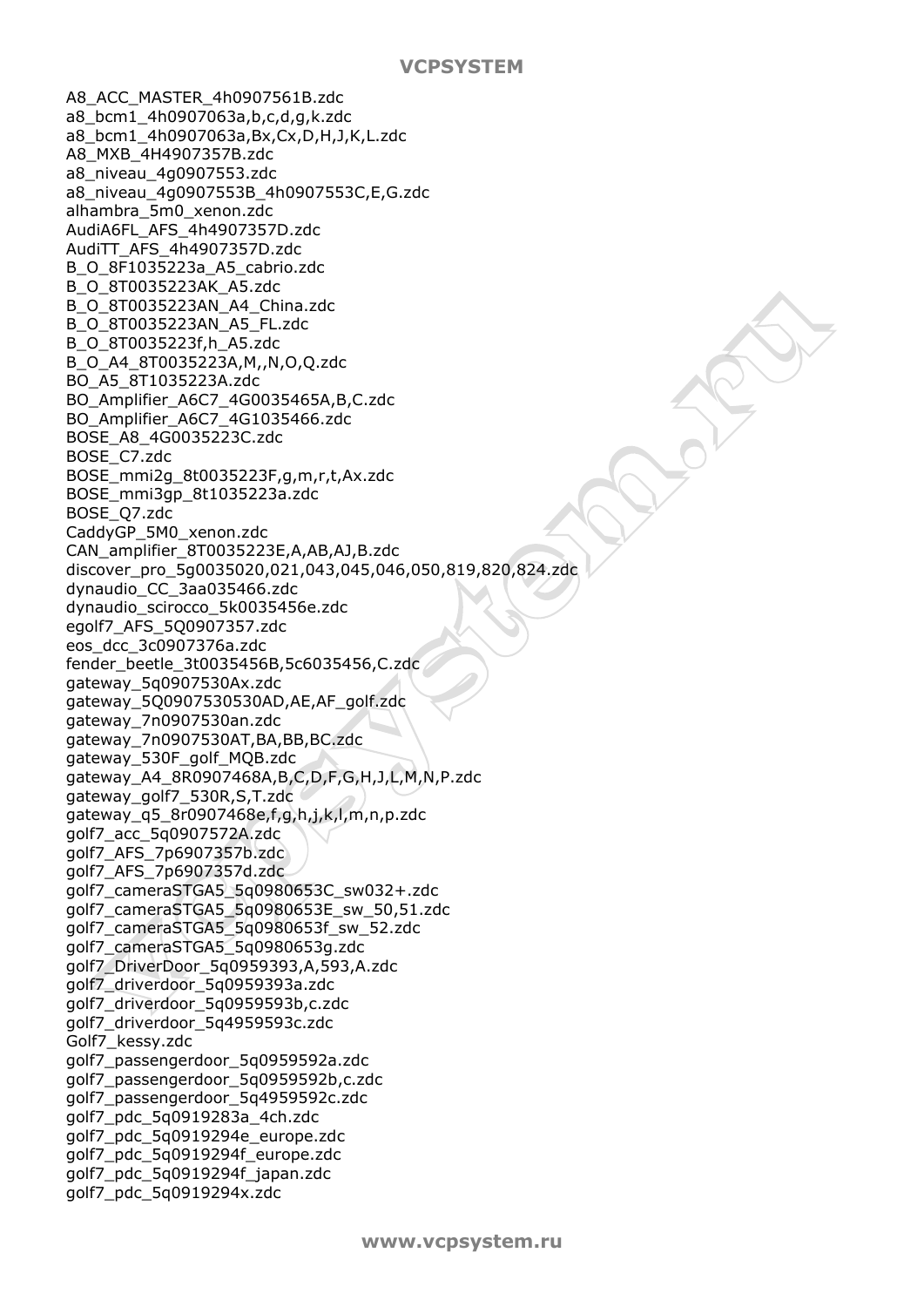golf7\_pdc\_5q0919298F.zdc golf\_dcc\_3c0907376a.zdc jetta\_xenon\_5m0.zdc leon\_MQB\_lwr\_5q0907357.zdc octavia3\_AFS\_7p6907357b.zdc octavia3\_mfk\_5Q0980653E.zdc octavia3\_pdc\_5q0919294x.zdc octavia3\_radar\_5q0907572A.zdc passat\_5m0\_xenon.zdc passat\_b7\_5M0\_xenon.zdc passat\_b7\_cameraA5\_3aa980654D.zdc passat\_b8\_RFK\_5q0980556.zdc passat\_b8\_RFK\_5q0980568.zdc passat\_bcm\_3aa937087j.zdc passat\_cc\_cameraA5\_3aa980654D.zdc passat\_rearlid\_5q0959107d,e.zdc passat\_tirepressure\_5q0907273A,B.zdc passatb8\_pdc\_5q0919294h.zdc passatcc\_5m0\_xenon.zdc passatCC\_dcc\_3c0907376\_376a.zdc phaeton\_5M0\_xenon.zdc q5\_bcm1\_8k0907063Ax,Dx.zdc q5\_bcm2\_8k0907064Bx,Dx.zdc Q5\_suspensioncontrol.zdc Q5\_suspensioncontrol\_8k0907364a\_sw0049.zdc q5PA\_bcm2\_8k0907064Cx,Ex,Fx,Gx,Hx,Jx.zdc RadioUnit\_A4\_4G0035061.zdc RadioUnit\_A4\_4G0035061M.zdc RadioUnit\_Q5\_.zdc sharan\_5m0\_xenon.zdc sharan\_dcc\_3c0907376a.zdc SuperbII\_5m0\_xenon.zdc T5GP\_6R0907357\_xenon.zdc tiguan\_cameraA5\_3aa980654D.zdc tiguan\_tirepressure\_3aa907273b,c,d.zdc tiguan\_tirepressure\_3aa907273f.zdc tiguanGP\_5M0\_xenon.zdc Touareg\_8E\_imageprocessor.zdc touareg\_bcm2\_4h0907064CK,DK,EK,FK.zdc touareg\_imageProcessor\_Camera\_7P6907107x.zdc touareg\_lwr\_7p6907357.zdc touareg\_lwr\_7p6907357c.zdc touran\_5m0\_xenon.zdc touran\_xenon\_5m0907357F.zdc touranGP\_5M0\_xenon.zdc

# **BCM2**

A4\_BCM2\_8k0907064Ax,c,d,e,f,g,h,j,l,m,n,p,q,r,s,t.zdc A4\_bcm2\_8k0907064Bx,Dx.zdc a4PA\_bcm2\_8k0907064Gx,Hx,Jx,Kx.zdc A4PA\_gateway\_8r0907468A,b,c,d,f,g,h,j.zdc a5PA\_start\_auth\_8K0907064Cx,Kx.zdc A6\_start\_auth\_4H0907064Fx.zdc A7\_bcm2\_4h0907064Ax.zdc A7\_start\_auth\_4h0907064CR,CT,CP.zdc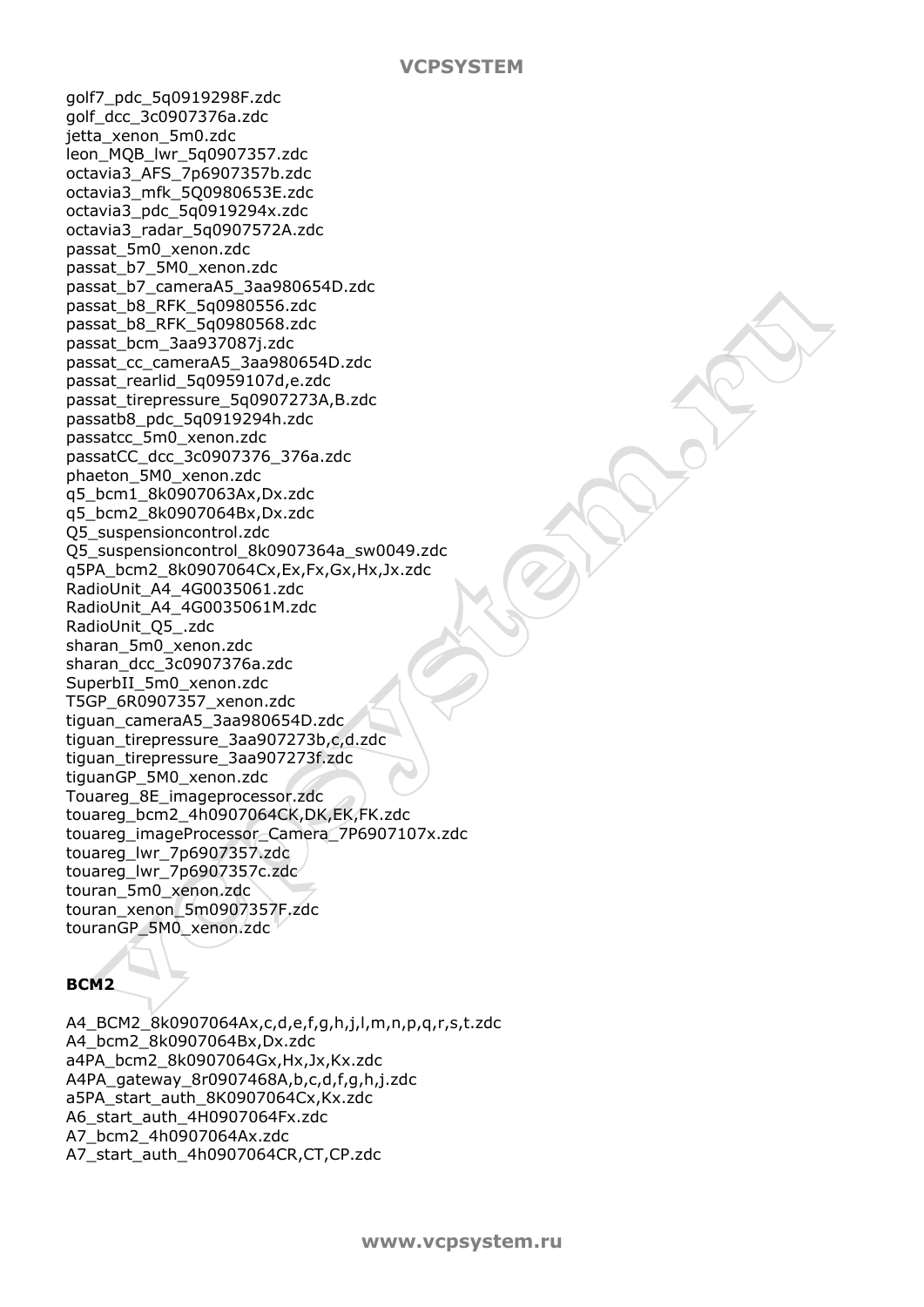## **BCM2N**

a4\_start\_auth\_8K0907064.zdc a4FL\_start\_auth\_8K0907064.zdc A6\_start\_auth\_4H0907064Ax,Bx,Cx,Dx.zdc q5PA\_start\_auth\_8K0907064Cx,Kx.zdc

## **COMMON**

MEM\_PATCH\_TEMPLATE.mempatch passatcc\_3aa937087j\_lampconfigeep.mempatch scirocco\_5k0937087AB,AD,086R\_lampconfigeep.mempatch superbII\_lampconfigeep.mempatch VAS\_6350.pdf

#### **MMI3G**

4H\_MMI3GP.zdc A3\_MQB\_MMI\_8v0035020.zdc A4\_MMI3G\_STANDARD.zdc a4\_MMI3GP.zdc A8\_MMI3GP\_SW614+.zdc leon\_5F\_5F0035020,A,043,A,869C.zdc leon\_5F\_5F0035824A,834A,846A,848,850,858.zdc q5\_mmi3gp\_8f1035666,670,8r1035746x.zdc q7\_MMI3GP.zdc RNS850\_670F.zdc

#### **Newest Files**

5F\_RMC\_AudiA1,Q3.zdc A3\_MIB\_8v0035864A.zdc A3\_MQB\_MMI\_8v0035020B\_J,021A\_C,024,A,B,026A,B,032,A\_C,034,A\_E,035,A\_F,036,A\_F,038,A\_C ,039A\_B,043B\_J.zdc a3\_mqb\_pdc\_5q0919283f,294k,298k.zdc A3 powersteering maps 5q0909144S.zdc a3 soundsystem 8v0035465A.zdc A4\_powersteering\_8k0909144f.zdc A4PA\_gateway\_8r0907468A\_P.zdc A4PA\_gateway\_8r0907468AA.zdc A4PA\_sportdiff\_8k0907163B.zdc A4PA\_start\_auth\_8K0907064Jx.zdc A5\_BCM1\_8k0907063E,F,G,H,I,J,BE,CC,CE.zdc a5\_bcm2\_8k0907064DG.zdc a6\_bcm2\_4h0907064Fx,Gx.zdc A6\_c7PA\_RMC\_4g0035193f.zdc A6\_MXB\_4H4907357E.zdc a6\_niveau\_4g0907553b.zdc a6\_niveau\_4g0907553g.zdc A6FL\_BCM1\_4h0907063AG,AK,DF,DG,DH,DK,DM.zdc A6FL\_BCM1\_4h0907063DK.zdc A6FL\_MIB\_4g1035020,021.zdc A7\_LaneChangeAssist\_4g0907566M,4H0907566f,566e.zdc A8\_4h\_imageProcessor\_Camera\_4g0907217,4h0907217A,B.zdc a8\_bcm2\_4h0907064Bx,Cx,Dx,Ex.zdc a8fl\_gateway\_4h0907468ae.zdc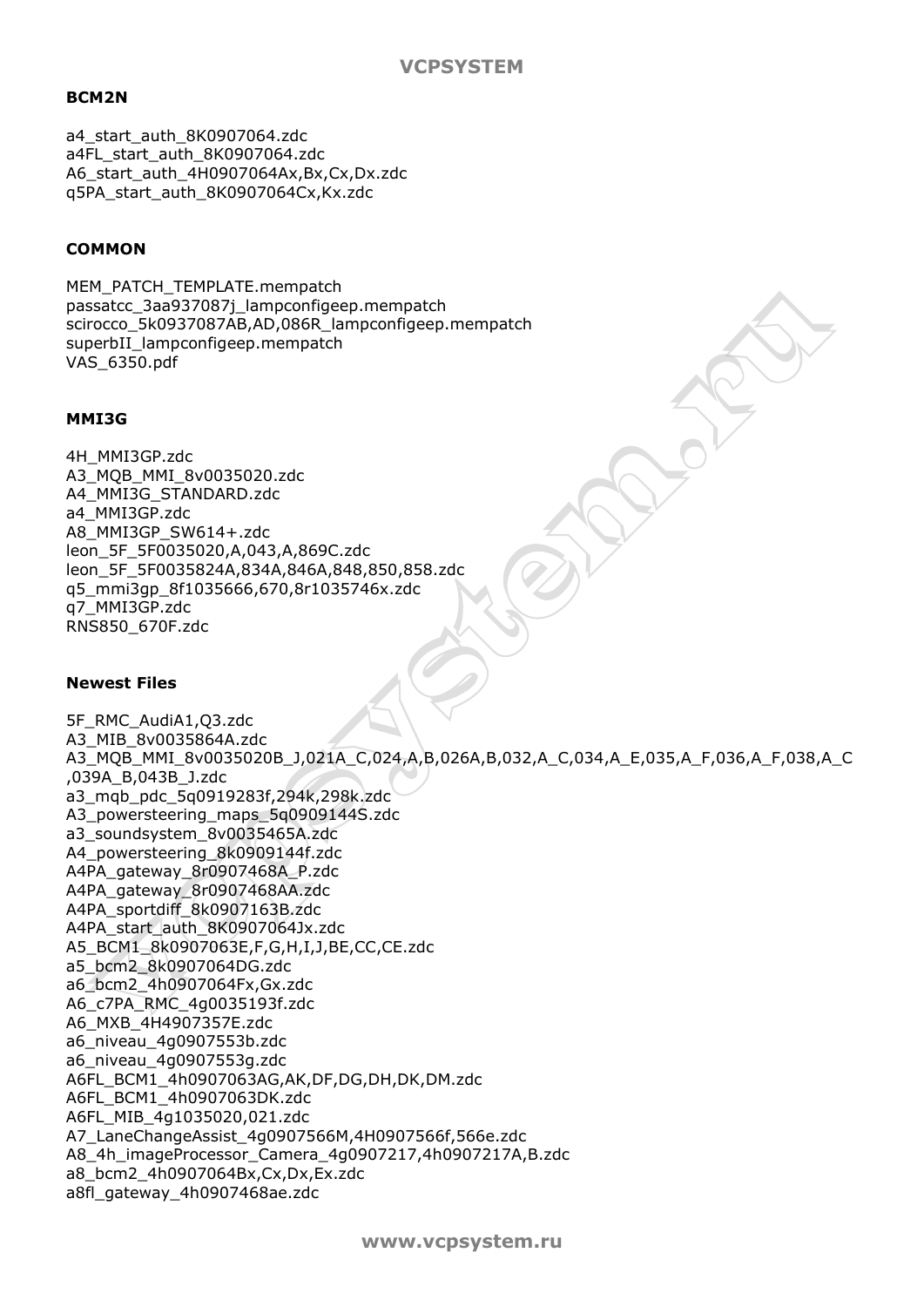audiTT\_pdc\_5q0919283E,294J,G.zdc BO\_8T0035223AN\_Q5\_FL.zdc caddy4\_pdc\_1k8919465.zdc eos\_kessy\_5k0959434a.zdc fabia\_pdc\_5q0919294E.zdc golf7\_pdc\_5q0919294k.zdc golf7\_powersteering\_maps\_5q0909144L,M.zdc golf7\_radar\_5q0907572G.zdc golf7\_rearradar\_5Q0907686A.zdc golf\_drivdoor\_5q4959592E.zdc golf\_passdoor\_5q4959592E.zdc Heckradar\_q7\_4m0907566.zdc leon\_5F\_5F0035824,834,846,858.zdc leon\_5F\_5qa035824.zdc leon\_5F\_5qa035858.zdc leon\_cameraSTGA5\_5q0980653g.zdc MIB2\_polo\_3q003581x,82x,84x,86x,87x,6c003586x.zdc octavia3\_AFS\_7p6907357d.zdc octavia3\_dcc\_5q0907376.zdc octavia3\_kessy\_5q0959435a,b.zdc octavia\_dynamicsteering\_maps\_3q0909144d.zdc octavia\_powersteering\_maps\_5q0909144l.zdc octavia\_rear\_lid\_5e0959107a.zdc octavia\_rfk\_5q0980556.zdc passat\_areaview\_5q0907556.zdc passat\_cc\_SteeringWheel\_5k0953569AS.zdc passat\_frontcamera\_3q0980653d.zdc passat\_frontcamera\_3q0980653e.zdc passat\_frontcamera\_3q0980654c.zdc passat\_frontcamera\_3q0980654f.zdc passat\_tirepressure\_3aa907273h.zdc passatCC\_RFK\_7n0907441B.zdc q3\_55\_LED\_5m0907357g.zdc Q5\_BCM2\_8K0907064Hx,Jx,Kx.zdc q5\_dcc\_8r0907364B.zdc q5\_radiounit\_4g1035053G.zdc Q5FL\_BCM1\_8K0907063Ax,Dx.zdc Q7\_RFK\_4M0980556.zdc Q7\_RFK\_4M0980568.zdc RadioUnit\_A4\_4g003505x,061,A\_Q.zdc RadioUnit\_A4\_4g0035053C.zdc RadioUnit\_q5\_4f0035056a.zdc sharan\_pdc\_7n0919475E.zdc superb3\_dcc\_5q0907376.zdc superb3\_DriverDoor\_5q0959393B,593A.zdc superb3\_PassDoor\_5q0959392B,592A.zdc Superb3\_pdc\_5q0919298C\_L.zdc Superb3\_pdc\_5qa919298.zdc touareg\_tirepressure\_7p6907273h.zdc yeti\_xenon\_5m0907357F.zdc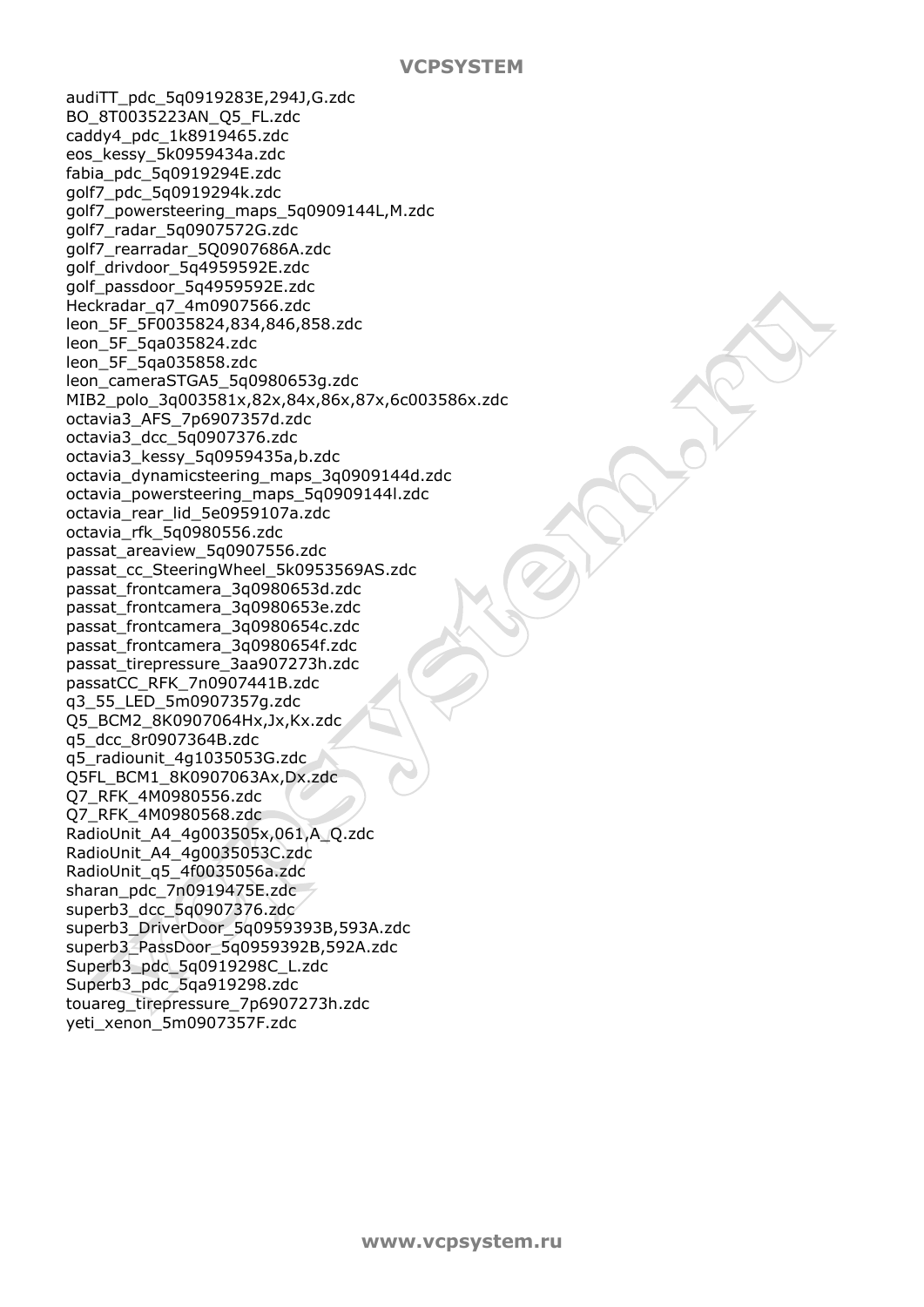#### **Q1. 2016**

4m0907379ac\_ad\_params.zip a3 limo driverdoor 5q0959593e.zdc a3 limo passengerdoor 5q0959592e.zdc a3\_lwr\_7p6907357c.zdc a3\_pdc\_5qa919283.zdc a3\_pdc\_5qa919294.zdc a3\_rfk\_5q0980556b.zdc a4\_8w0907217b\_camera.zip a4\_b8\_LaneChangeAssist\_8t0907566.zdc a4\_BCM2\_8w0907064aa.zdc a4\_camera\_8w0907217a\_FlashDatasets.zip a5\_8w6907217\_ds.zip a5\_RFK\_4M0980556a.zdc a6\_c7\_imageProcessor\_Camera\_4g0907107b.zdc a6\_c7\_imageProcessor\_Camera\_4g0907107d.zdc a6\_imageProcessor\_8e\_4h0907107f,g.zdc a6\_imageProcessor\_8e\_4h0907107h.zdc A6\_powersteering\_4g0909144l.zdc a6\_sportdiff\_4h0907163a.zdc A6FL\_BCM2\_4h0907064DB,DD,DF,DH,Ex,Fx.zdc A6FL\_imageProcessor\_Camera\_4h0907217F.zdc a6pa\_MMI\_4g1035020,A\_F,021,A\_F,024,025.zdc A7\_bcm2\_4h0907064fr.zdc A8\_4h\_imageProcessor\_Camera\_85\_4h0907217A\_model2010.zdc A8\_MXB\_4H4907357E.zdc a8\_niveau\_4g0907553g.zdc a8\_niveau\_4h0907553B.zdc a8\_sportdiff\_4h0907163a.zdc acc\_leon\_5q0907572H.zdc acc\_leon\_5q0907572J.zdc acc\_superb\_3q0907572b.zdc AudiTT\_AFS\_4h4907357D\_sw0081.zdc BCM1\_a4\_8w0907063ab,ac.zdc BCM2\_\_a4\_8w0907064AL.zdc BCM2\_a4\_8w0907064bc.zdc BCM2\_q7\_8w0907064cd.zdc belttensioner\_left\_a6\_4h0980945.zdc belttensioner\_right\_a6\_4h0980946.zdc BO\_A4\_8T1035223A.zdc BO\_MIB2\_Amplifier\_A6C7\_4G1035466C.zdc BO\_MIB2\_Amplifier\_A6C7\_4G1035466C\_sw586.zdc BOSE\_A6\_4g9035223d.zdc BOSE\_A7\_4g0035223c.zdc BOSE\_A7FL\_4g5\_8\_035223A,B,C.zdc BOSE\_q7\_4L0035223J.zdc BOSE\_q7\_4m0035223a.zdc caddy\_5k0937087ac\_lampconfigeep.mempatch decklid\_superb\_5q0959107J\_model2017.zdc decklid\_superb\_5q0959107J\_model\_q4\_2016.zdc fabia\_pdc\_5q0919283f.zdc gateway\_leon\_5q0907530AJ\_2016.zdc gateway\_leon\_5q0907530AJ\_2017.zdc golf6\_driverdoor\_5k0959701e.zdc golf7\_AFS\_5Q0907357.zdc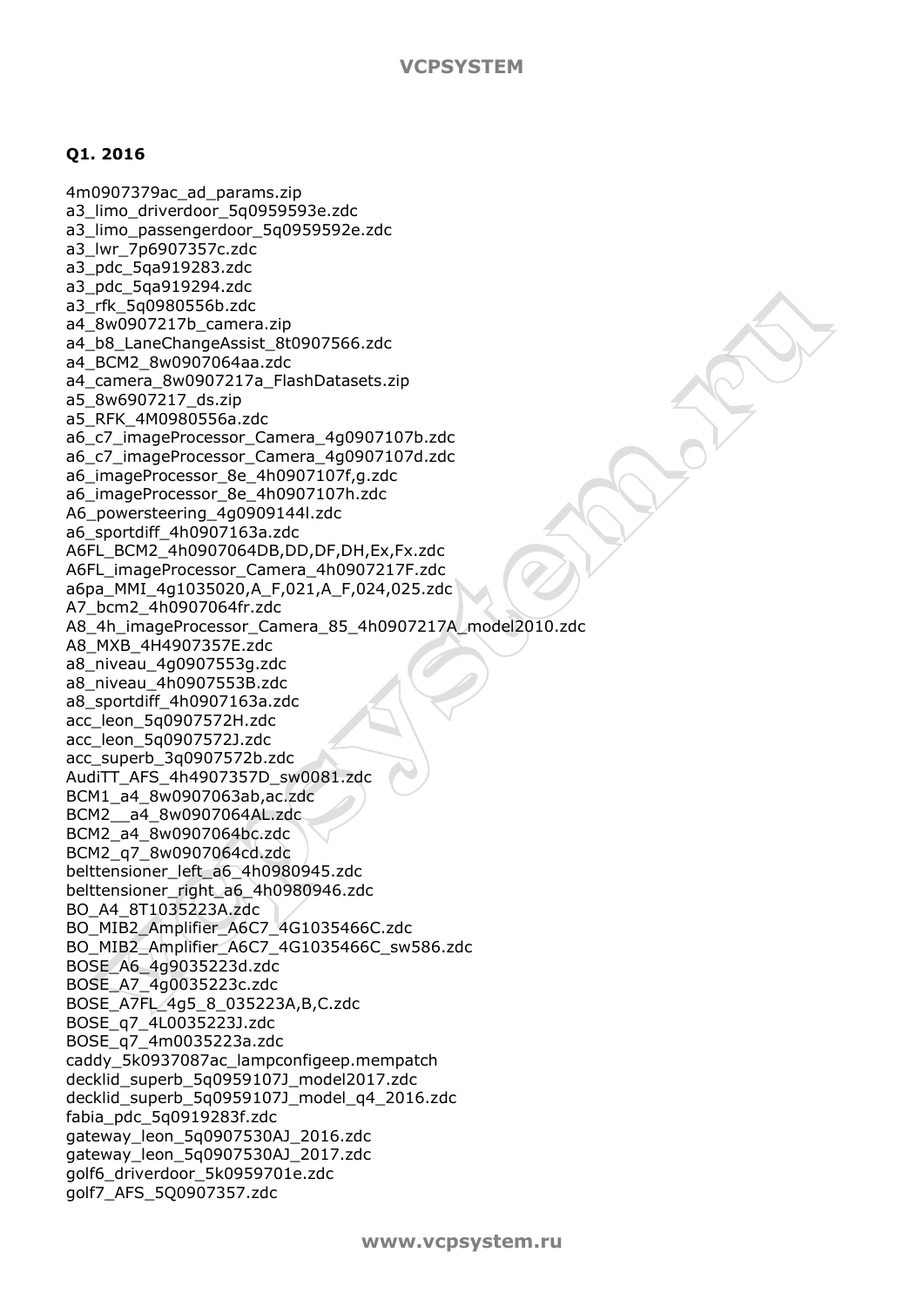golf7\_radar\_5q0907541J.zdc golfsportsvan\_driverdoor\_5q0959593d.zdc heckdeckel\_touran\_5q0959107J.zdc heckradar\_q7\_4m0907566b.zdc jetta\_pdc\_1k8919472A.zdc jetta\_pdc\_1kd919472A.zdc jetta rearradar 5Q0907686B.zdc jetta\_xenon\_5m0907357F.zdc MIB\_5c0035680x.zdc octavia3\_AFS\_7p6907357a.zdc octavia3\_pdc\_5q0919294k.zdc octavia3\_pdc\_5q0919298D.zdc octavia\_ACC\_5q0907572H.zdc octavia\_driverdoor\_5q4959593B.zdc Octavia\_mqb\_pdc\_5q0919283f.zdc octavia\_passdoor\_5q4959592B.zdc octavia\_pdc\_5q0919298k.zdc octavia\_rearradar\_5q0907686B.zdc octavia\_RFK\_5q0980568A.zdc passat\_frontcamera\_3q0980654g.zdc passatcc\_pdc\_1k8919475B.zdc passatcc\_pdc\_1k8919475d.zdc passatcc\_pdc\_1k8919475e.zdc passatCC\_tirepressure\_3aa907273d.zdc polo\_lwr\_6R0907357c.zdc polo\_passat\_greentrainer\_repair.zdc q5\_80a907217\_ds.zip Q5\_gateway\_8r0907468R,S,T,AA.zdc q5\_LaneChangeAssist\_8t0907566b.zdc q5\_RFK\_4M0980556a.zdc q7\_areaview\_4m0907428d.zdc q7\_camera\_4m0907217c\_FlashDatasets.zip q7\_camera\_4m0907217d\_FlashDatasets.zip q7\_lightcontroller\_leftd6\_7pp941592c.zip q7\_lightcontroller\_rightd7\_7pp941592c.zip q7\_powersteering\_4m0909144e.zdc q7nf\_bcm1\_8w0907063e.zdc q7nf\_bcm2\_8w0907064bh.zdc RadioUnit\_a6c6\_4G0035061P.zdc RDK\_q7\_4m0907273b.rar rearlid\_passat\_5q0959107g.zdc rearlid\_passat\_5q0959107j.zdc rearlid\_tiguan\_5q0959107g.zdc scirocco\_xenon\_5m0907357F.zdc sharan\_acc\_7n0907572a.zdc sharan\_pdc\_1k8919475B.zdc superb3\_rfk\_5q0980556b.zdc superb\_decklid\_5q0959107g.zdc superb\_decklid\_5q0959107q\_autoclose\_test.zdc superb rearlid 5q0959107e.zdc superb\_rearlid\_5q0959107e\_autoclose.zdc superb\_rfk\_5q0980556.zdc tiguan\_areaview\_5q0907556a.zdc tiguan\_areaview\_5q0907556b.zdc tiguan\_frontcamera\_3q0980654g.zdc tiguan\_pdc\_1k8919475d.zdc tiguan\_pdc\_3q0919294.zdc tiguan\_pdc\_3q0919298.zdc tiguan\_pdc\_3q0919298A.zdc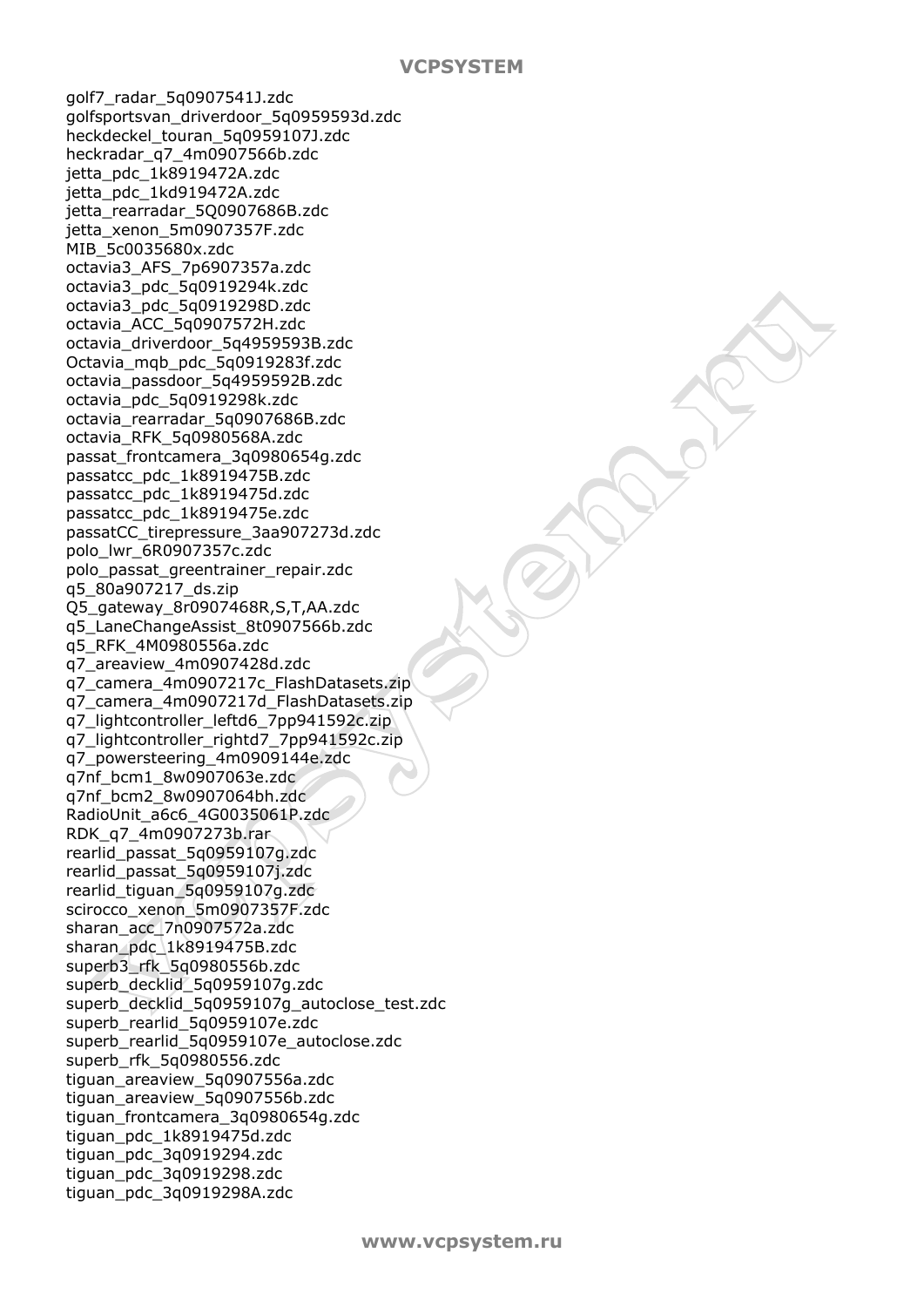tiguan\_pdc\_3qd919294.zdc tiguan\_rfk\_5q0980556b.zdc touran\_pdc\_5qa919298.zdc touran\_RFK\_5q0980568A.zdc tt\_pdc\_5q0919294k.zdc

# **Q1. 2017**

7P5941572A\_DS.zip 8v0907399D\_golfE.zip a1\_rfk\_81A827566a.zdc a1\_soundsettings\_rmc\_8x0035183f.zdc a3\_acc\_5q0907572g.zdc a3\_cameraSTGA5\_5q0980653g.zdc a3\_frontcamera\_3q0980654g.zdc a3\_frontcamera\_3q0980654h.zdc a3\_lwr\_7p6907357d.zdc a3\_LWR\_AFS\_MDF\_xxx907357a.zdc A3\_MIB\_8v0035036.zdc A3\_MIB\_8v0035864C,844C.zdc A3\_MXB\_8v0907357A.zdc a3\_pdc\_5qa919294b.zdc a3\_powersteering\_maps\_5q0909144t\_pgrsv\_3q0909144K,L.zdc a3\_radar\_5q0907572A.zdc a3\_RFK\_5q0907441a.zdc A3FL\_AudioSettings\_MMI\_81a035824,B.zdc A3FL\_MIB\_8v1035035.zdc a4\_4m0907397ac\_lcm.zip A4\_7PP941571BC.zip a4\_8w0907217C.zip a4\_b8\_LaneChangeAssist\_8t0907566a.zdc A4\_B9\_mib2\_8w0035039x,035x.zdc A5\_8w6907217a.zip a5\_LaneChangeAssist\_8t0907566a.zdc A5\_VZE\_a4\_cabrio\_8w7907217.zip a6\_c7\_imageProcessor\_Camera\_4g0907107c.zdc A6\_LaneChangeAssist\_4g0907566M.zdc a6\_niveau\_4g0907553c.zdc A7\_driverdoor\_4g8959793j.zdc A7\_MXB\_4H4907357E.zdc a7\_niveau\_4g0907553b.zdc A7\_passdoor\_4g8959792j.zdc a8\_acc\_4h0907561c.zdc A8\_LaneChangeAssist\_4g0907566f.zdc a8\_niveau\_4h0907553E\_sw0099.zdc amp\_a3\_81a035466,a,b.zdc arteon\_fcm\_3q0907338.zdc arteon\_frontcamera\_3q0980654j.zdc BCM2\_q5\_8w0907064dh.zdc BCM2\_q7\_8w0907064eh.zdc BCM2\_s5\_8w0907064dc.zdc BOSE\_A1\_8X0035223c.zdc BOSE\_A6\_4g0035223a.zdc BOSE\_A6\_4g0035223B,C.zdc BOSE\_A6\_4g1035223A.zdc BOSE\_A6FL\_4g5\_8\_035223B.zdc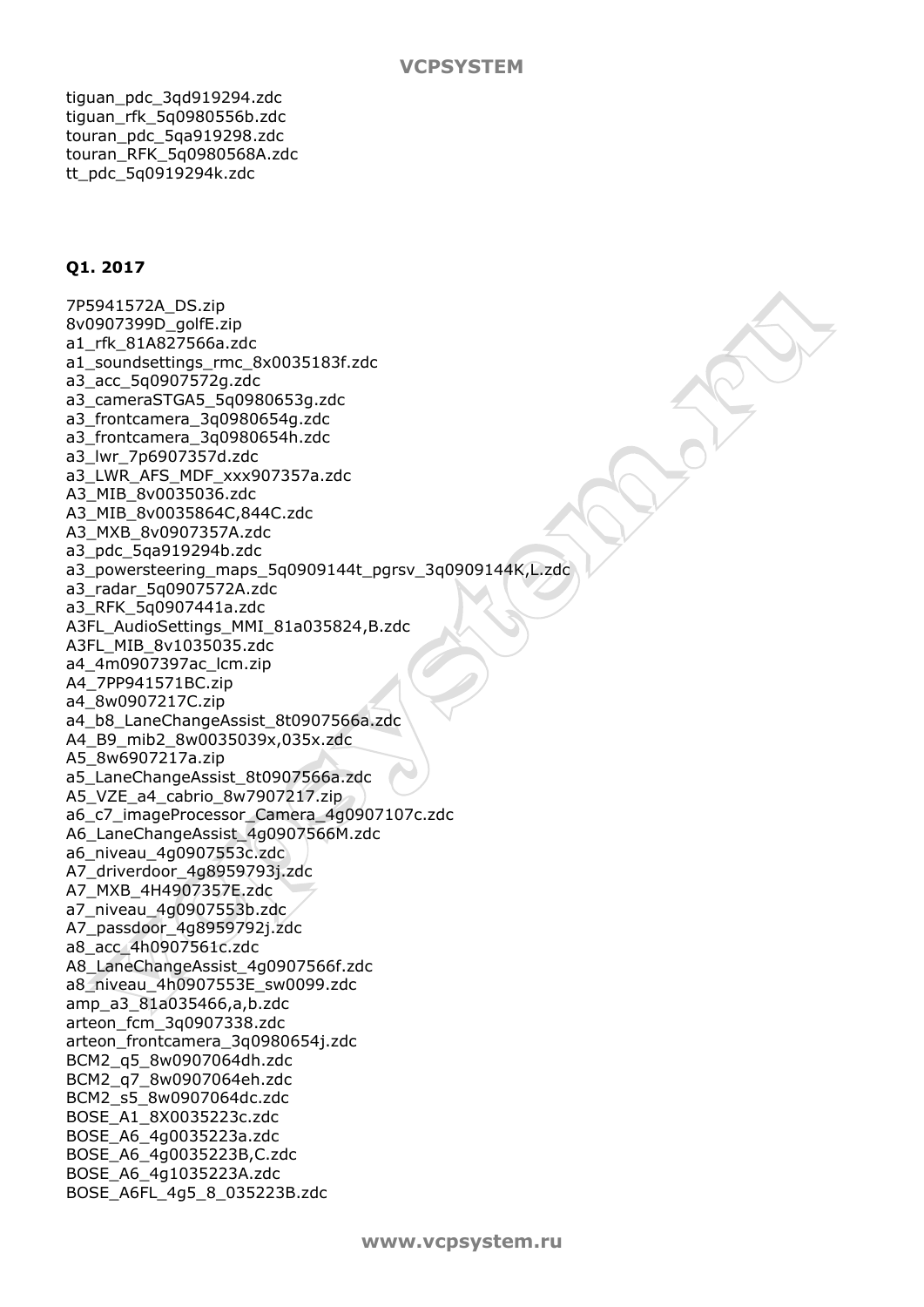BOSE\_A7\_4g0035223a.zdc BOSE\_q7\_4m0035223c.zdc golf6\_pdc\_1k8919475e.zdc golf7\_radar\_5q0907572B.zdc golf\_charger\_5qe915682xx.zdc golf\_fcm\_3q0907338.zdc golf\_frontcamera\_3q0980654a.zdc golf\_frontcamera\_3q0980654g.zdc golf\_frontcamera\_3q0980654h.zdc golf\_pdc\_5qa919298A\_test.zdc golfE\_fcm\_3q0907338.zdc Heckradar\_a3\_3q0907566c.zdc keyless\_BCM2\_a4\_8w0907064ch.zdc leon\_fcm\_3q0907338.zdc leon\_frontcamera\_3q0980654g.zdc leon\_pdc\_5q0919294f.zdc leon\_pdc\_5qa919294a.zdc leon\_powersteering\_maps\_5q0909144s.zdc octavia\_cameraSTGA5\_5q0980653g.zdc octavia\_driverdoor\_5q4959593E.zdc octavia\_frontcamera\_3q0980654g.zdc octavia\_frontcamera\_3q0980654h.zdc octavia\_passdoor\_5q4959592E.zdc octavia\_pdc\_5qa919298b.zdc octavia\_pdc\_5qa919298c.zdc octavia\_pdc\_5qa919298d.zdc octavia\_powersteering\_maps\_5q0909144s.zdc octavia\_powersteering\_maps\_5q0909144t.zdc octavia\_rearradar\_5q0907686c.zdc octavia\_rfk\_5q0980556b.zdc passat\_b8\_7p6907357c.zdc passat\_frontcamera\_3q0980654h.zdc passatcc\_3aa937087j\_lampconfigeep.mempatch q2\_pdc\_5qa919294b.zdc Q2\_soundsettings\_81a035193a.zdc Q2\_soundsettings\_81a035193b.zdc Q3\_rmc\_8u1035183d.zdc q5\_areaview\_4m0907428e.zdc Q5\_sportdiff\_8k0907163B.zdc q7\_areaview\_4m0907428e.zdc R8\_MXB\_4H4907357F,G.zdc rear\_lid\_passat\_5q0959107j.zdc rear\_lid\_passat\_5q0959107L.zdc sharan\_pdc\_7n0919475f.zdc superb\_pdc\_5ga919298b.zdc superb\_pdc\_5qa919298c.zdc superb\_rearradar\_5Q0907686B.zdc tiguan\_frontcamera\_3q0980654h.zdc touran\_frontcamera\_3q0980654h.zdc touran\_pdc\_5qa919298b.zdc touran\_pdc\_5qa919298c.zdc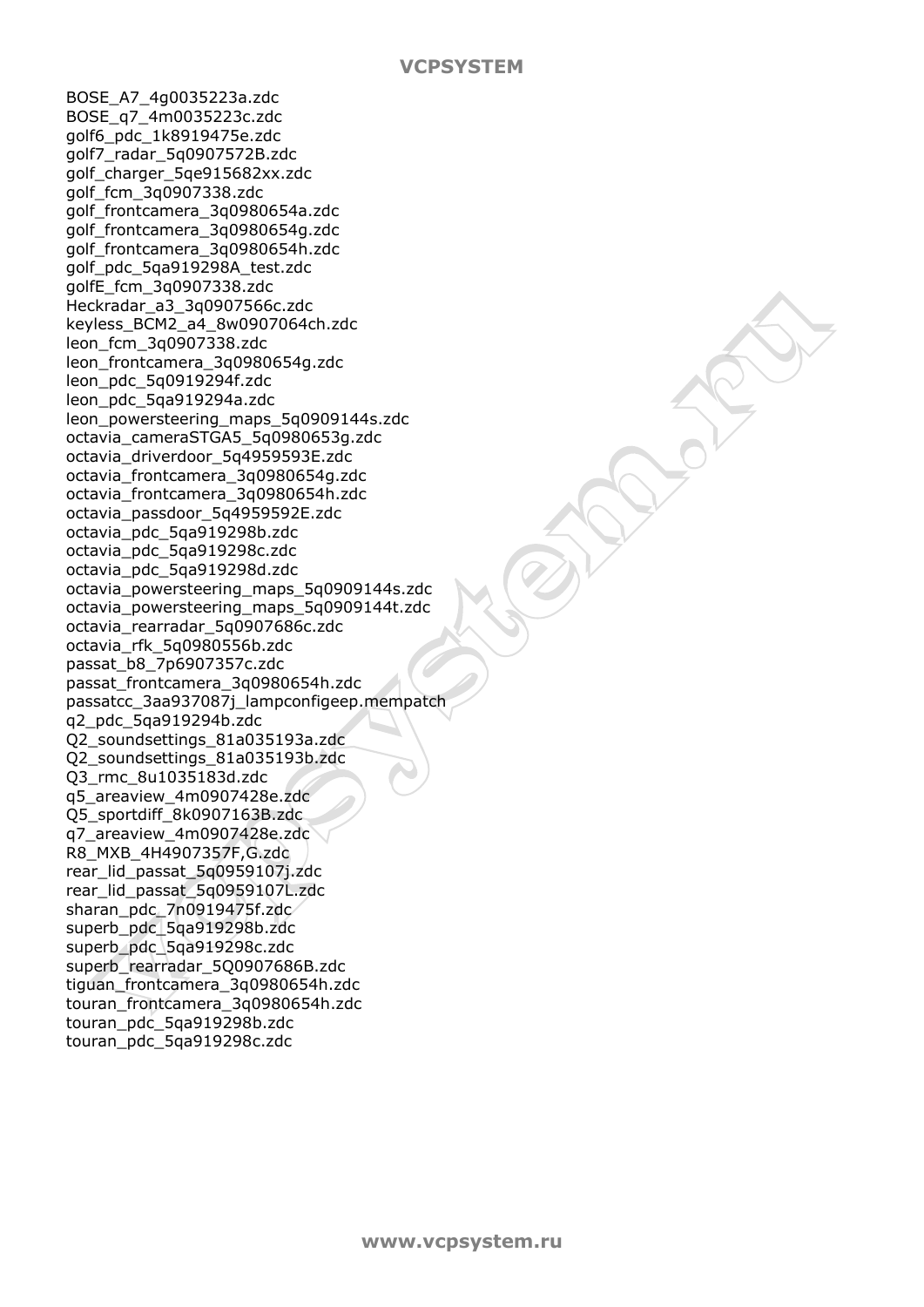#### **Q1. 2018**

80a907397d.zip 8w6907217\_vze.zip a3\_pdc\_5qa919298c.zdc a3\_pdc\_5qa919298d.zdc a3\_rearradar\_3q0907566f.zdc a3fl\_7pp941572ac.zip a3fl\_8s0907397d.zip a4\_ahk\_4m0907383d.zdc a4\_bcm\_8w0907063cc.zdc A4\_powersteering\_8k0909144q.zdc a4\_roofcontrol\_4m0907594a\_.zip a5\_4m0907397ac.zip a5\_areaview\_4m0907428f.zdc a5\_lanechange\_4m0907566d.zdc A6\_doors\_4g895979xh,j.zdc a6\_sportdiff\_4h0907163b.zdc acc\_golf\_5q0907572H.zdc acc\_passat\_3q0907572c.zdc arteon\_powersteering\_maps\_3q0909144K,L.zdc Ateca\_areaview\_5q0907556.zdc bcm\_golf\_5q0937084cg.zdc BCM1\_q7\_8w0907063cg.zdc BCM2\_q5\_4n0907064am.zdc BCM2\_q7\_8w0907064dd.zdc BO\_A5\_8T0035223T.zdc BO\_Amplifier\_A8\_4H0035465A.zdc BOSE\_A6\_4g9035223b.zdc BOSE\_A6FL\_4g5\_8\_035223e.zdc caddy\_frontcamera\_3q0980654h.zdc decklid\_passat\_5q0959107m.zdc fabia\_pwrsteer\_maps\_6c1909144aj.zdc fabia\_radar\_5q0907572f.zdc gateway\_octavia\_3q0907530c.zdc gateway\_octavia\_3q0907530l.zdc Golf\_29\_39\_8v0907399d.zip golf\_d6\_d7\_7p5941572a.zip golf\_dcc\_5q0907376b.zdc golf\_pdc\_5qa919298c.zdc golf\_pdc\_5qa919298d.zdc golf\_radar\_5q0907572d.zdc golf\_radar\_5q0907572f.zdc golf\_RFK\_5q0980568B.zdc golf6\_pdc\_1k8919472c.zdc headunit\_octavia\_3v0035020,21,43,44,45,46.zdc ibiza\_powersteering\_2q1909144j.zip ibiza\_pwrsteer\_maps\_6c1909144aj.zdc kodiaq\_frontcamera\_3q0980654h.zdc kodiaq\_pdc\_3q0919294c.zdc kodiaq\_pdc\_3q0919298c.zdc kodiaq\_rfk\_5q0980556B.zdc leon\_doors\_5q4959x92E,x93E.zdc leon\_soundsettings\_5qa035846.zdc multiplatform\_rearradar\_5q0907686C.zdc octavia\_pdc\_5qa919294b.zdc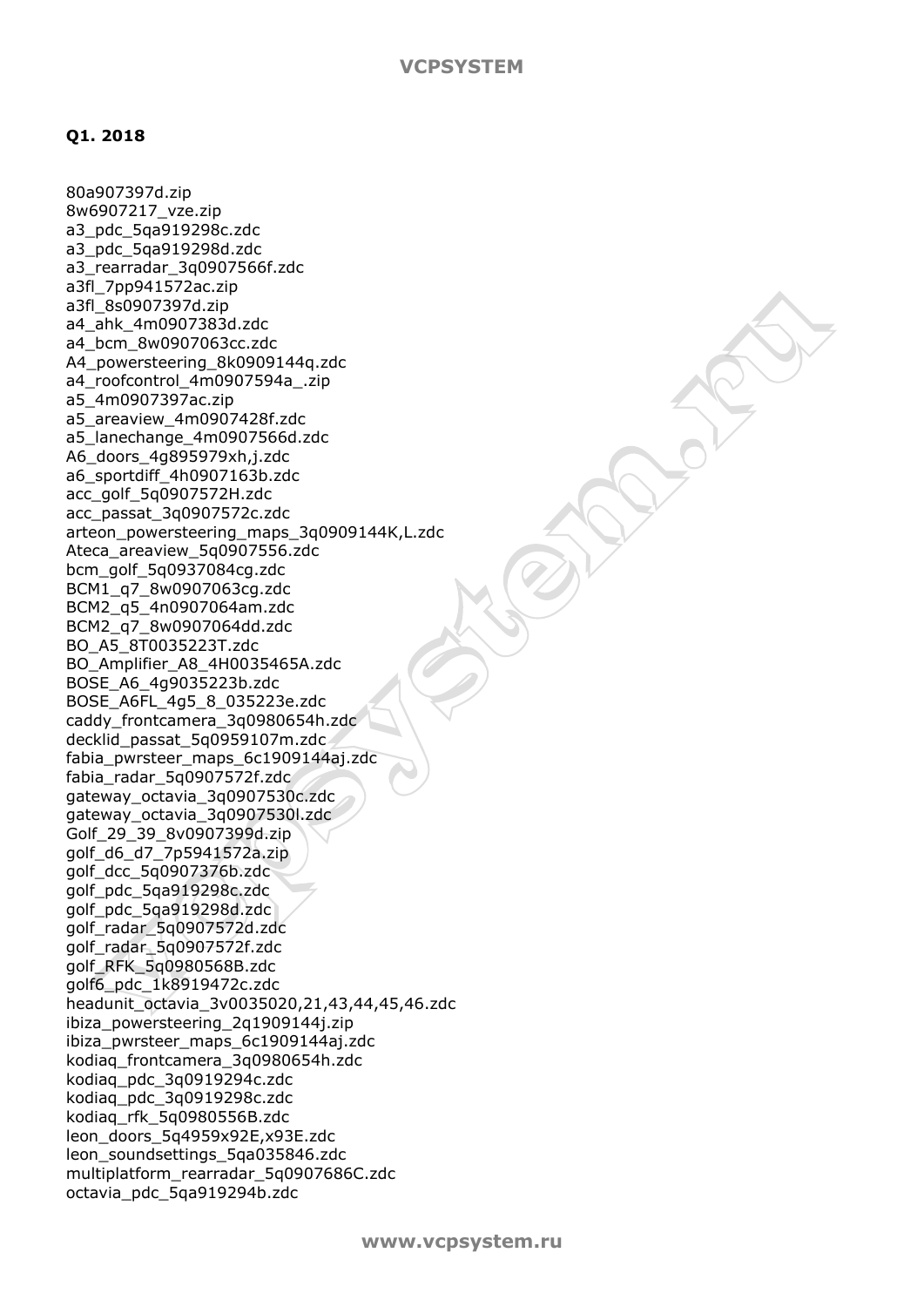octavia\_RFK\_5q0980568b.zdc octavia3\_dcc\_5q0907376b.zdc passat\_AFS\_5Q0907357.zdc passat\_ahk\_5q0907383n.zdc passat\_frontcamera\_3q0980653f.zdc passat\_pdc\_5qa919298.zdc passatb8\_5qa919294b\_pdc.zdc powersteering\_a4\_8w0909144f.zip q2\_rfk\_5q0980556b.zdc q5\_7pp941572ac.zip q5\_7pp941592cb.zip q5\_80A907217A.zip q5\_powersteering\_8r0909144f.zdc q5\_powersteering\_8r0909144q.zdc q5\_rka\_80a907379c.zip q7\_ahk\_4m0907383d.zdc q7\_BCM1\_8w0907063ag.zdc Q7\_ETRON\_4M0907397AB,AD.zip q7\_powermodules\_7pp941592cb.zip RadioUnit\_A6\_4g0035061s.zdc rapid\_radar\_5q0907572f.zdc rearradar\_q7\_4m0907566d.zdc rearradar2\_cf\_\_q7\_4m0907590.zdc skodas\_frontcamera\_3qd980654.zdc superb\_ahk\_5q0907383m.zdc superb\_ahk\_5q0907383n.zdc superb frontcamera 3q0980654h.zdc Tiguan\_29\_39\_LCM\_8v0907399b.zip tiguan\_frontcamera\_3q0980654a.zdc tiguan\_frontcamera\_3qd980654.zdc Tiguan\_LED\_HIGH\_LOW\_D6\_D7\_7pp941572ab.zip tiguan\_pdc\_3q0919294b.zdc tiguan\_pdc\_3q0919298b.zdc tiguan\_RFK\_5q0980568b.zdc touareg3\_RFK\_4M0980556a.zdc touran\_AFS\_5Q0907357.zdc touran\_ahk\_5q0907383n.zdc touran\_cameraA5\_3aa980654D.zdc touran\_frontcamera\_3q0980654g.zdc troc\_pdc\_5qa919294e.zdc tt\_8s0907273.zip vcp\_tiguan\_3Q091929xC.zdc

# **Q1. 2019**

A3\_7PP941592CB.7z A3\_8S0907397D.zip a3\_dcc\_8v0907376b.zdc a3\_fcm\_3q0907338.zdc a3\_frontcamera\_3q0980654L.zdc a3\_radar\_5q0907567l.zdc a3 rearradar 5q0907566a.zdc A3FL\_AudioSettings\_MMI\_81a035193d.zdc A4\_4M0907397AD.7z A4\_7pp941572aa.zip A4\_7PP941572AB.7z a4\_8w0907217d.rar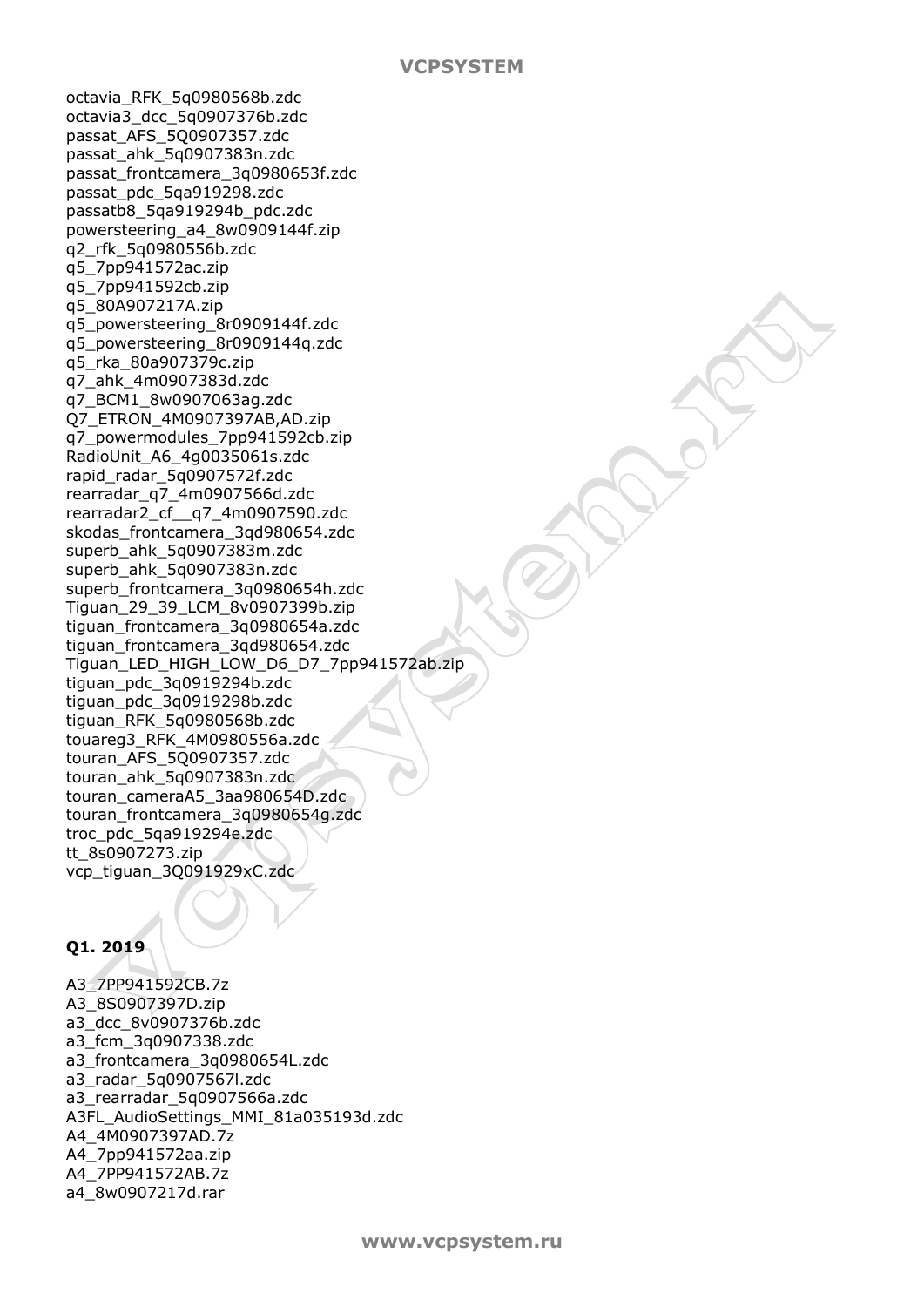a4\_b9\_seatmemory\_4m1959760.zip a4\_bcm1\_8w0907063af.zdc a4\_powersteering\_maps\_8w0909144g.7z A4FL\_camera\_8w6907217B.7z a5\_7pp941572ab.7z a5\_ahk\_4m0907383f.zdc A5\_D6\_7pp941592cb.7z a6\_ahk\_4g8907383b.zdc A6A7\_4k0941592ab.7z a6c8\_RFK\_4M0980556a\_760980556.zdc a7\_imageProcessor\_8e\_4h0907107h.zdc a7\_sportdiff\_4h0907163a.zdc a8\_bcm2\_4h0907064Jx.zdc acc\_golf\_5q0907572j.zdc arteon\_8v0907399d.7z BCM2\_a5\_8w0907064dc.zdc beats\_leon\_5q0035456a.zdc BO\_MIB2\_Amplifier\_A6\_4G1035466e.zdc BO\_MIB2\_Amplifier\_A7\_4G1035466c.zdc BO\_MIB2\_Amplifier\_A7\_4G1035466e.zdc BOSE\_A7FL\_4g5\_8\_035223E.zdc decklid\_superb\_5q0959107p.zdc dynaudio\_golf\_5k0035456b.zdc dynaudio\_touran\_5k0035456a.zdc frontsensor\_tiguan\_2q0907572m.zdc frontsensor\_tiguan\_2q0907572q.zdc gateway\_a3\_3q0907530L.zdc gateway\_leon\_3q0907530c.zdc gateway\_skoda\_3q0907530q.zdc gateway\_sportsvan\_3q0907530q.zdc Golf\_7p5941591ad.zip golf\_charger\_5qe915022ad.zdc golf\_fcm\_3q0907338c.zdc golf\_frontcamera\_3q0980654L.zdc golf frontcamera\_3gd980654.zdc golf\_gateway\_5q0907530AJ.zdc golf\_powersteering\_maps\_3q0909144L.zdc golf\_RFK\_5q0980568A.zdc golf\_sportsvan\_pdc\_5qa919298c.zdc golf7\_driverdoor\_5q0959593e.zdc golf7\_passengerdoor\_5q0959592e.zdc Karoq\_7p5941591ad.zip Kodiaq\_7p5941591ad.zip kodiaq\_ahk\_5q0907383h.zdc leon\_5F\_5F0035874aa.zdc Leon\_7p5941591a.zip leon\_dcc\_5q0907376b.zdc leon\_frontcamera\_3q0980654L\_610.zdc leon\_pdc\_5q0919294b.zdc leon\_pdc\_5qa919283a.zdc leon\_powersteering\_maps\_5q0909144h.zdc leon\_soundsettings\_5qa035874.zdc lightsettings\_a6\_4n0907064bg.zdc MIB2\_golf\_5na035020.zdc Octavia\_7p5941591ad.zip octavia\_driverdoor\_5q4959593f.zdc octavia\_fcm\_3Q0907338.zdc octavia\_frontcamera\_3qd980654a.zdc octavia\_pdc\_5qa919283b.zdc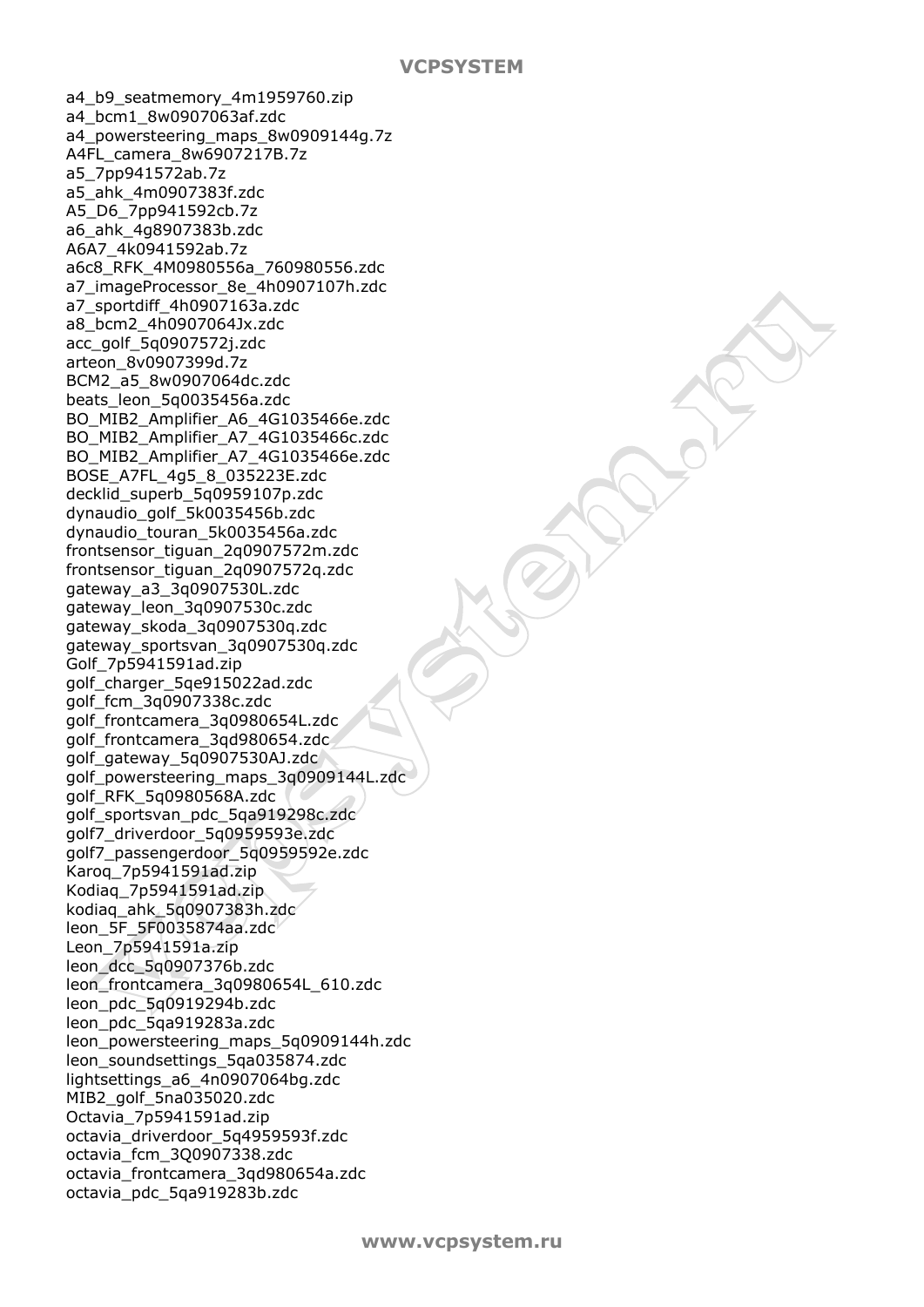octavia\_soundsystem\_81a035223.zdc passat\_7pp941572ab.7z passat\_ahk\_5q0907383d.zdc passat\_areaview\_5q0907556\_new.zdc passat\_areaview\_5q0907556c.zdc passat\_frontcamera\_3q0980654L.zdc passat\_kessy\_3q0959435g.zdc passat\_pdc\_5qa919294c.zdc passat\_rearlid\_5q0959107H.zdc passat\_rfk\_5q0980556b.zdc passat\_RFK\_5q0980568A.zdc passatCC\_pdc\_1k8919472c.zdc polo\_2q1909144j\_steering.7z polo\_pdc\_5qa919298d.zdc q2\_driverdoor\_5q0959593f.zdc q2\_frontcamera\_3q0980654l.zdc q2\_passdoor\_5q0959592f.zdc q3\_frontcamera\_3q0980654m.zdc q3\_rfk\_5q0980556b.zdc Q5\_80A907397D.7z q5\_ahk\_4m0907383b,d,f.zdc Q7\_4M0907217E\_VZE.zip Q7\_4m0907397ad.7z Q7\_7pp941592CA.7z Q7\_camera\_4M0907217F.7z q7\_rearlid\_4m0959107.zdc q7\_rearlid\_4m0959107B.zdc Q8\_RFK\_4M0980556a.zdc RadioUnit\_q5\_4G0035061.zdc rearlamp\_config\_q8\_8w0907064fh.zdc rearlid\_touareg\_4m0959107e.zdc rearlid\_touran\_5q0959107P.zdc rearradar\_passat\_3q0907566c.zdc rearradar\_passat\_3q0907566e.zdc rradar\_arteon\_3q0907566g.zdc rradar touareg 4n0907566e.zdc rradar2\_touareg\_4n0907566f.zdc seatmemory\_octavia\_5q0959760c.zdc sharan\_acc\_7n0907572c.zdc sharan\_frontcamera\_3q0980654l.zdc sharan\_RFK\_7n0907441B.zdc sportsvan\_frontcamera\_3q0980654h.zdc sportsvan\_pdc\_5qa919298d.zdc superb\_fcm\_3q0907338.zdc tarraco\_rfk\_5q0980556b.zdc tiguan\_3Q0907338\_0286.zdc tiguan\_AFS\_5q0\_7p6907357e.zdc tiguan\_ahk\_5q0907383g.zdc tiguan\_ahk\_5q0907383n.zdc tiguan\_frontcamera\_3q0980654l.zdc tiguan\_frontcamera\_3q0980654s.zdc tiguan\_kessy\_5k0959434.zdc tiguan\_pdc\_3q0919294e.zdc tiguan\_pdc\_5qa919298d.zdc tiguan\_powersteering\_maps\_5q0909143p.zdc tiguan\_tirepressure\_5q0907273A,B.zdc Touareg\_3\_zfas\_VZE.flash touareg\_4ke907107al\_ak\_sw0293.7z touareg\_ahk\_4h0907383n.zdc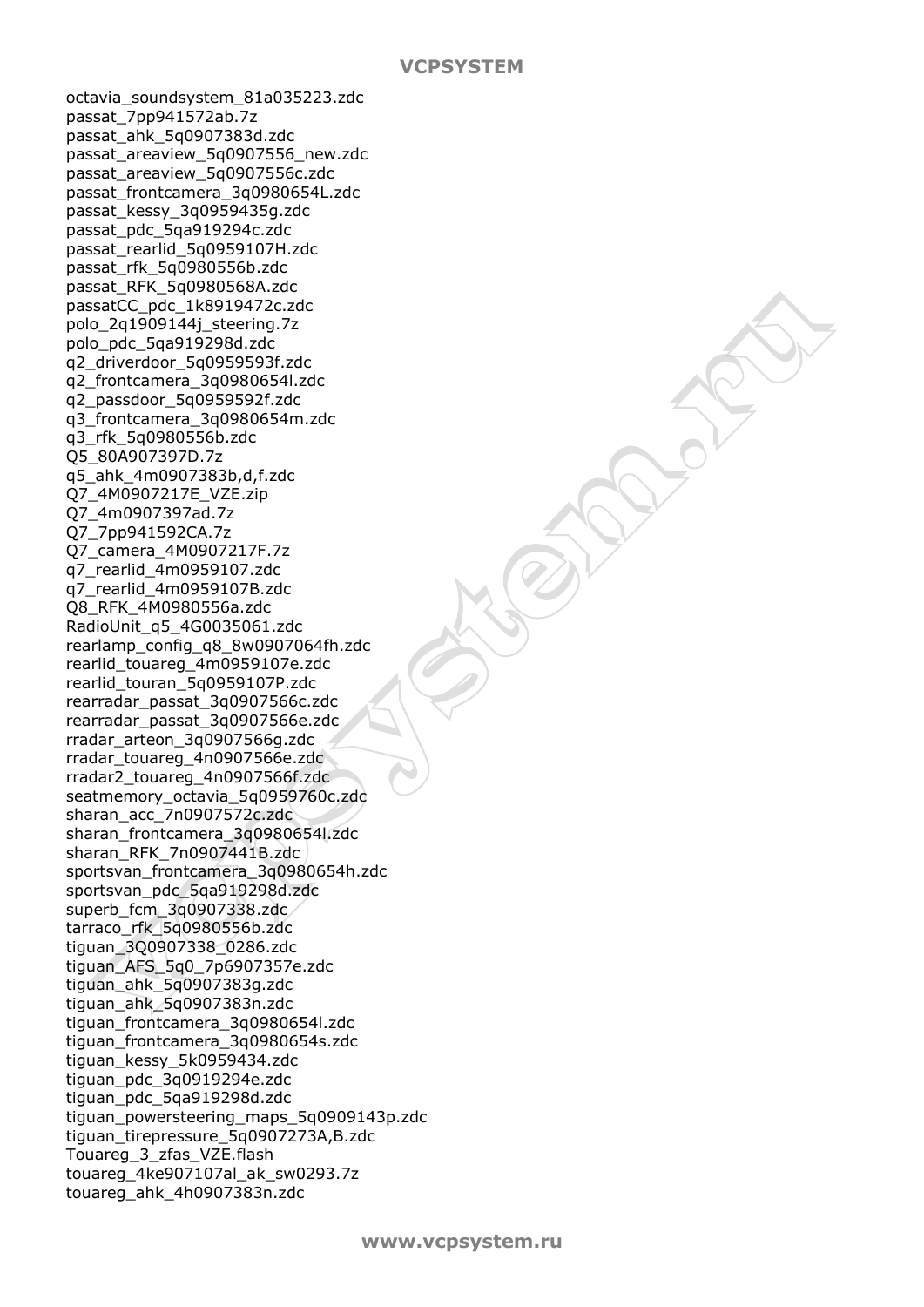Touran\_7PP941571ae.zip touran\_8v0907399d.zip touran\_afs\_7p6907357e.zdc touran\_frontcamera\_3q0980654l.zdc touran\_pdc\_5qa919298d.zdc touran\_powersteering\_maps\_5q0909143m.zdc touran\_rearradar\_3q0907566e.zdc treg\_ahk\_4m0907383g.zdc TROC\_7p5941591ad.zip tt\_powersteering\_maps\_3q0909144L.zdc VZE\_zFAS\_touareg\_4ke907107aa,ab,ac\_sw0291.flash yeti\_lampconfigeep.mempatch

#### **Q1. 2020**

2q0907686b.7z a1\_fcm\_3q0907338c.zdc a3\_5wa919283\_a\_b.7z a3\_ahk\_5q0907383n.zdc a3\_dcc\_8v0907376c.zdc a3\_pdc\_5q0919298g.zdc a3\_pdc\_5qa919283c.zdc a3\_pdc\_5qa919294c.zdc a3\_pdc\_5qa919294g.zdc a3 powersteering maps 5q0909144aa.zdc a4\_4m0907273b.flash a4\_areaview\_4m0907428d.zdc a4\_b8\_LaneChangeAssist\_8t0907566b.zdc a4\_bcm\_8w0907064db,eb.zdc a4\_bcm2\_8w1907064ad,ac,an.zdc a4\_camera\_8w0907217f.zip a5\_4m0907273b.7z a5\_4m0907397aa.7z A5\_4M0907397AC\_SAE.7z a5\_4m0907397ad.7z a5\_swa\_8w0907561f.zdc a6\_a7\_4n0907064dd.zdc a6\_imageProcessor\_Camera\_4g0907217a.zdc a6\_mib\_4k0035165b.zdc a6\_niveau\_4g0907553g\_sw783.zdc a6a7\_4ke907107a.7z A6FL\_BCM1\_4h0907063gh.zdc a7\_bcm\_4h0907063dh\_dm.zdc a7\_bcm\_4n0907063bg.zdc a8\_ahk\_4h0907383l.zdc amp\_golf\_5q0035456.zdc arteon\_7p5941591ad.7z arteon\_7pp941572ab.7z arteon\_dcc\_5q0907376c.zdc arteon\_fcm\_3q0907338c.zdc arteon\_frontcamera\_3qd980654a.zdc arteon\_frontcamera\_3qd980654l.zdc ateca\_5q0959107p.zdc ateca\_7p5941591ad.7z ateca\_ahk\_5q0907383n.zdc ateca\_fcm\_3q0907338c.zdc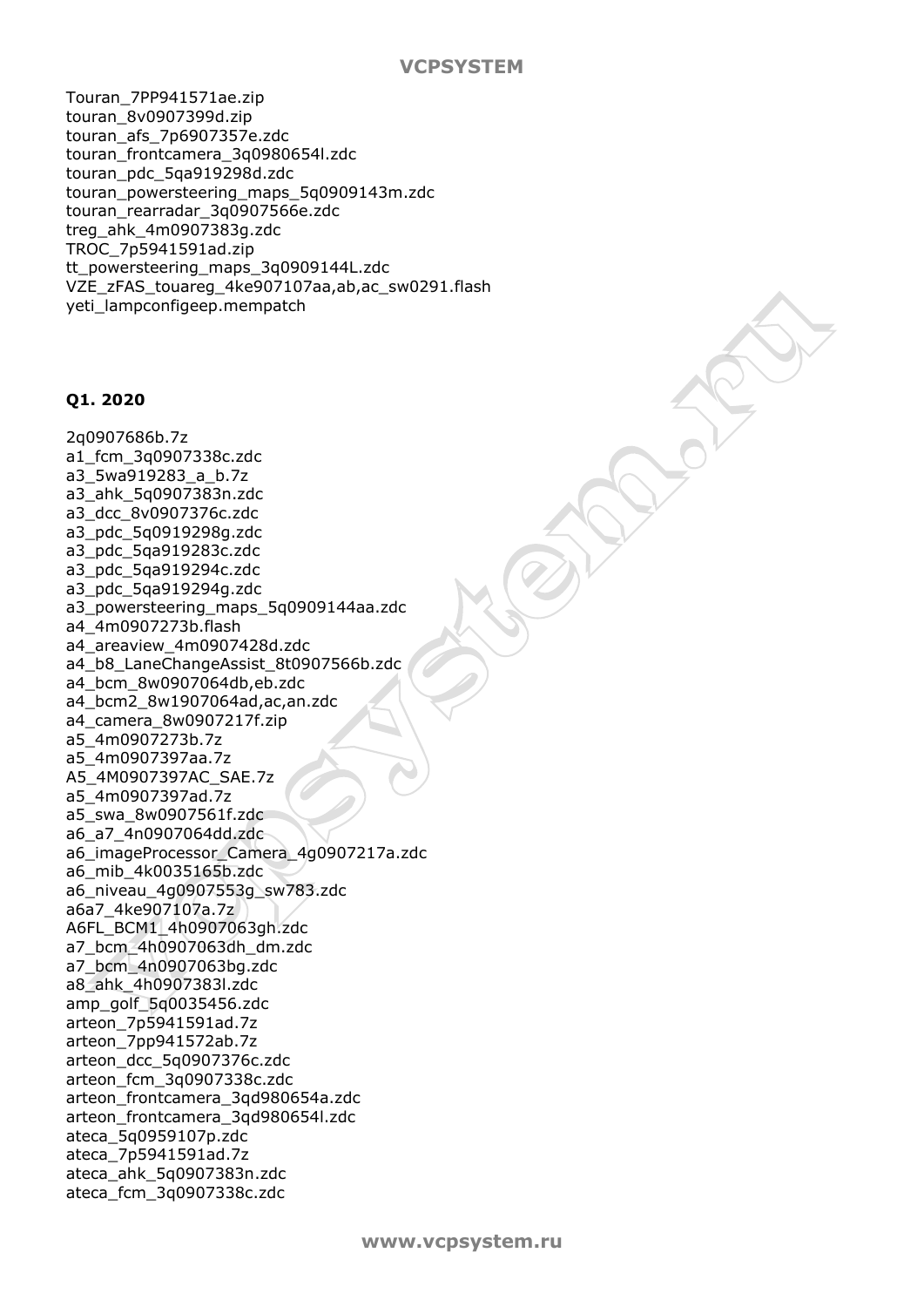atlas\_frontcamera\_3q0980654a.zdc atlas\_frontcamera\_3qd980654.zdc bcm\_a5\_8w1907064ar.zdc BCM2\_etron\_8w0907064gh,8w1907064ax.zdc BCM2\_q7\_8w1907064ap.zdc BCM2\_q8\_8w0907064gp.zdc bentayga\_7pp941572ab.7z bentayga\_8w0907064ed.zdc bentayga\_areaview\_4m0907428f.zdc BO\_MIB2\_Amplifier\_bentayga\_36a035466c.zdc caddy4\_pdc\_1k8919465a.zdc drdoor\_passat\_5q0959593k.zdc frontradar\_arteon\_5q0907572j.zdc frontradar\_octavia\_5q0907572p.zdc gateway\_arteon\_3q0907530g.zdc gateway\_golf\_3q0907530aa.zdc gateway\_leon\_3q0907530l.zdc gateway\_passat\_3q0907530ac.zdc gateway\_sharan\_7n0907530an.zdc gateway\_tiguan\_3q0907530ac.zdc golf\_powersteering\_maps\_5q0909144aa.zdc golf7\_powersteering\_maps\_5q0909144p.zdc heckdeckel\_tiguan\_5q0959107p.zdc heckdeckel\_tiguan\_5q0959107s.zdc heckdeckel\_touran\_5q0959107s.zdc Heckradar\_a4\_4m0907566d.zdc ibiza\_7p5941591ad.7z ibiza\_pdc\_5qa919294b.zdc ibiza\_powersteering\_2q2909144j.7z karoq\_ahk\_5q0907383n.zdc kodiaq\_44\_5q0910143c.zdc kodiaq\_5q0959107s.zdc kodiaq\_frontcamera\_3qd980654a.zdc leon\_7p5941591ad.7z leon\_powersteering\_maps\_3q0909144L.zdc lms\_4k0941592bc.7z octavia\_5q4959592f.zdc octavia\_pdc\_5q0919298f.zdc octavia\_pdc\_5qa919298f.zdc octavia\_powersteering\_maps\_5q0909144aa.zdc passat\_ahk\_5q0907383g.zdc passat\_fcm\_3q0907338e.zdc passat\_powersteering\_maps\_5q0909143p.zdc passat\_powersteering\_maps\_5q0910143c.zdc passat\_roof\_4m0907594b.flash passdoor\_passat\_5q0959592k.zdc polo\_2q1909144m.7z polo\_pdc\_5qa919294b.zdc q2\_7pp941572ac.7z q2\_afs\_7p6907357e.zdc q7\_gateway\_80a907468f.zdc q8\_4k0941592bc.7z rapid\_pdc\_5qa919283h.zdc rapid\_pdc\_5qa919294j.zdc rearlid\_tarraco\_5q0959107s.zdc scirocco\_pdc\_1k8919475d.zdc sportsvan\_frontcamera\_3q0980654l.zdc superb\_camera\_2q0980653.7z superb\_kessy\_3q0959435e.zdc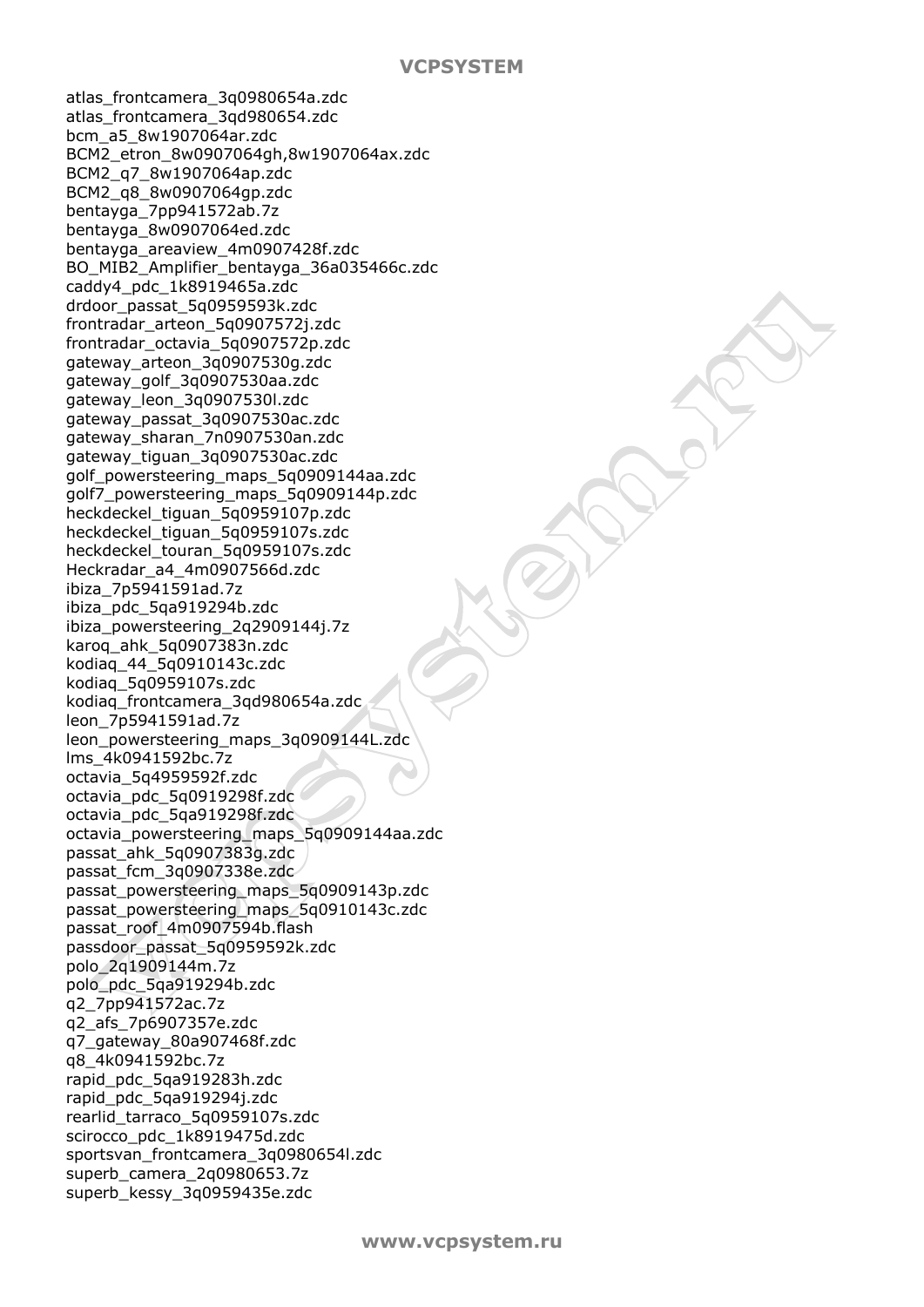superb\_powersteering\_maps\_5q0909143p.zdc superb\_rearlid\_5q0959107l.zdc superb\_rearlid\_5q0959107s.zdc t6\_lwr\_6R0907357c.zdc tarraco\_frontcamera\_3q0980654m.zdc tiguan\_areaview\_5q0907556c.zdc tiguan\_dcc\_5q0907376b.zdc tiguan\_fcm\_3q0907338c.zdc tiguan\_pdc\_3q0919298e.zdc tiguan\_powersteering\_maps\_5q0910143c.zdc tiguan\_soundprof\_media.zdc touareg\_4k4907117d\_traffic\_sign\_detect.flash touareg\_4k4907117d\_trafficassist.flash touran\_pdc\_5qa919298k.zdc trailerhitch\_a4\_q5\_q7\_a6\_a8\_8w1907383a.zdc treg\_4ke907107aa\_ab\_ac\_sw291\_tja\_vze.7z treg\_4ke907107ar\_sw295.7z troc\_fcm\_3q0907338c.zdc troc\_frontcamera\_3q0980654l.zdc troc\_frontcamera\_3q0980654r.zdc troc\_frontcamera\_3q0980654s.zdc troc\_gateway\_3q0907530ac.zdc tt\_cameraSTGA5\_5q0980653g.zdc tt\_gateway\_8s0907468g.zdc tt\_rfk\_5q0980556b.zdc vwpolo\_7p5941591ad.zip vwtroc\_7p5941591ad.zip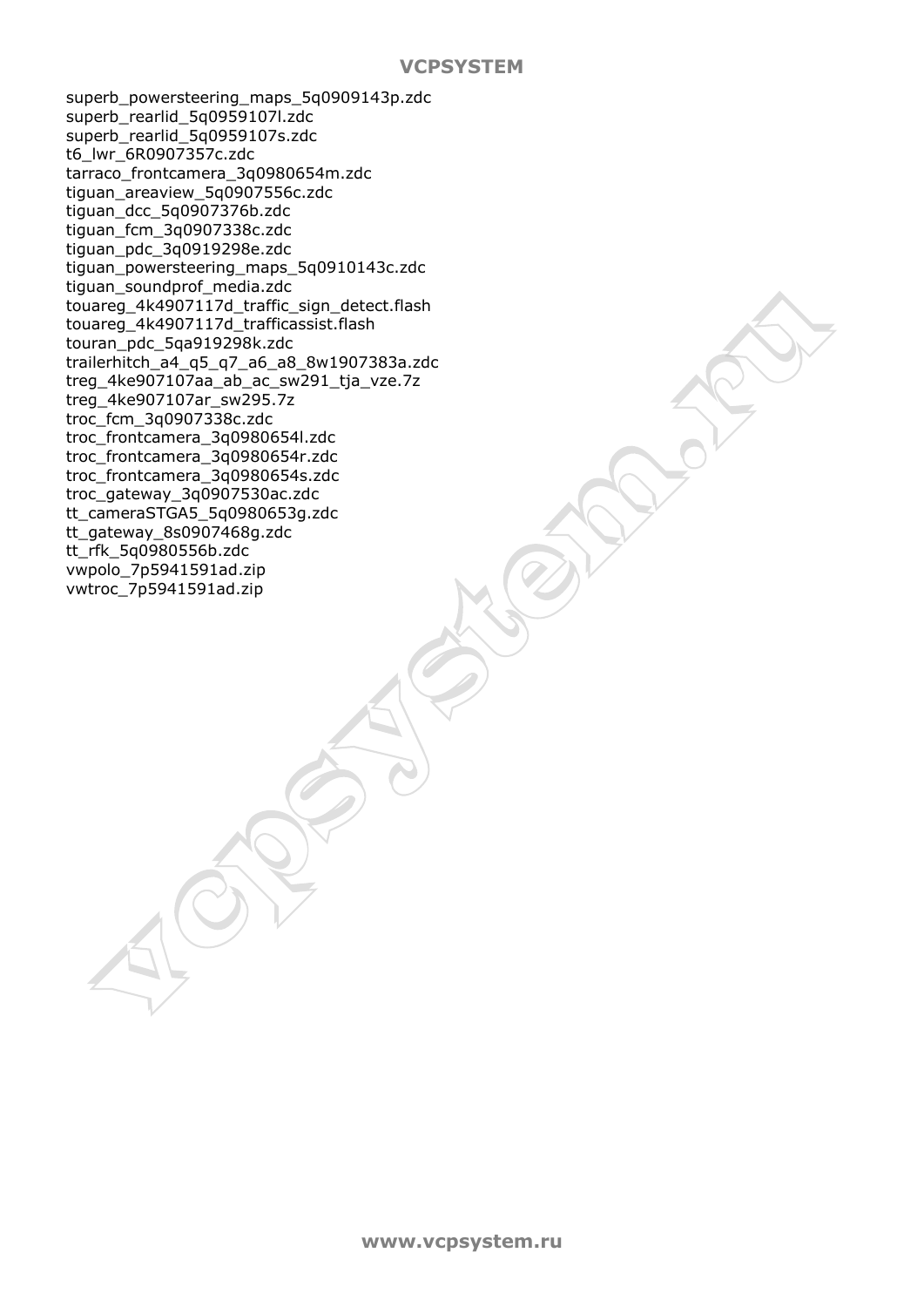## **Q3. 2020**

3AA907273f.zdc 4F5910157F\_hw01J927156JG.sgo 4k\_3c\_4n0907566l.zdc 4k\_cf\_4n0907566l.zdc a1 frontcamera 3q0980654m.zdc a1\_mmi\_81a035063c.zdc a3\_dcc\_8v0907376e.zdc a3\_gateway\_3q0907530q.zdc a3\_golf\_5q0937085ah.zdc a4\_8w0907064bc.zdc a4\_8w0907217g.7z a4\_8w1907063n.zdc A4\_B9\_amp\_8w0035465a.zdc a4\_bcm1\_8w1907063g.zdc a4\_camera\_8w6907217d.7z a4\_door\_4m0959792h.zdc a4\_tsg\_4m0959793h.zdc a5\_7pp941572ac.7z a5\_8w1907064bd.zdc a6\_a7\_zfas\_4ke907107c\_vze.7z a6\_ahk\_4m0907383f.zdc a6\_door\_4g8959793h.zdc A6\_powersteering\_4g0909144aa.zdc A6\_powersteering\_4g0909144t.zdc a6\_rearlid\_4g9959107c.zdc a6a7\_door\_4m195979xc.zdc a6a7\_frontradar\_4n0907669f.zdc a6a7\_rearradarmaster\_4n0907566f.zdc a6a7\_rearradarslave\_4n0907566f.zdc a6a7\_tpms\_4m0907273b.7z a7\_gateway\_4g0907468ac.zdc a8\_bcm2\_4n0907064eg.zdc acc\_tiguan\_2q0907572t.zdc arteon\_8v0907399b.7z ateca\_frontcamera\_3q0980654l.zdc bcm\_golf\_5q0937084aj.zdc BCM2\_a6\_4n0907064ex,cx.zdc bentley\_cont\_lcm\_80a907397d.7z BO\_Amplifier\_A8\_4H0035465c.zdc decklid\_tiguan\_5q0959107t.zdc door\_control\_unit\_a4\_4m095979xh.zdc fabia\_afs\_7p6907357e.zdc fabia\_pdc\_5q0919294l.zdc g8\_mib\_5h0035816a.zdc gateway\_passat\_3q0907530ag.zdc gateway\_treg\_4n2907468bn.zdc golf\_bcm\_5q0937086ac.zdc golf\_fcm\_3q0907338e.zdc golf\_gateway\_3q0907530m.zdc golf\_gte\_gateway\_5qe907530f.zdc golf7\_amp\_5q0035456a.zdc karoq\_mib\_3v0035816b.zdc kodiaq\_2q0980653.7z leon\_5F\_5F0035877a.zdc mib\_a6\_4k0035063.zdc mib\_a8\_4k0035063d.zdc multi\_ahk\_5h2907383.zdc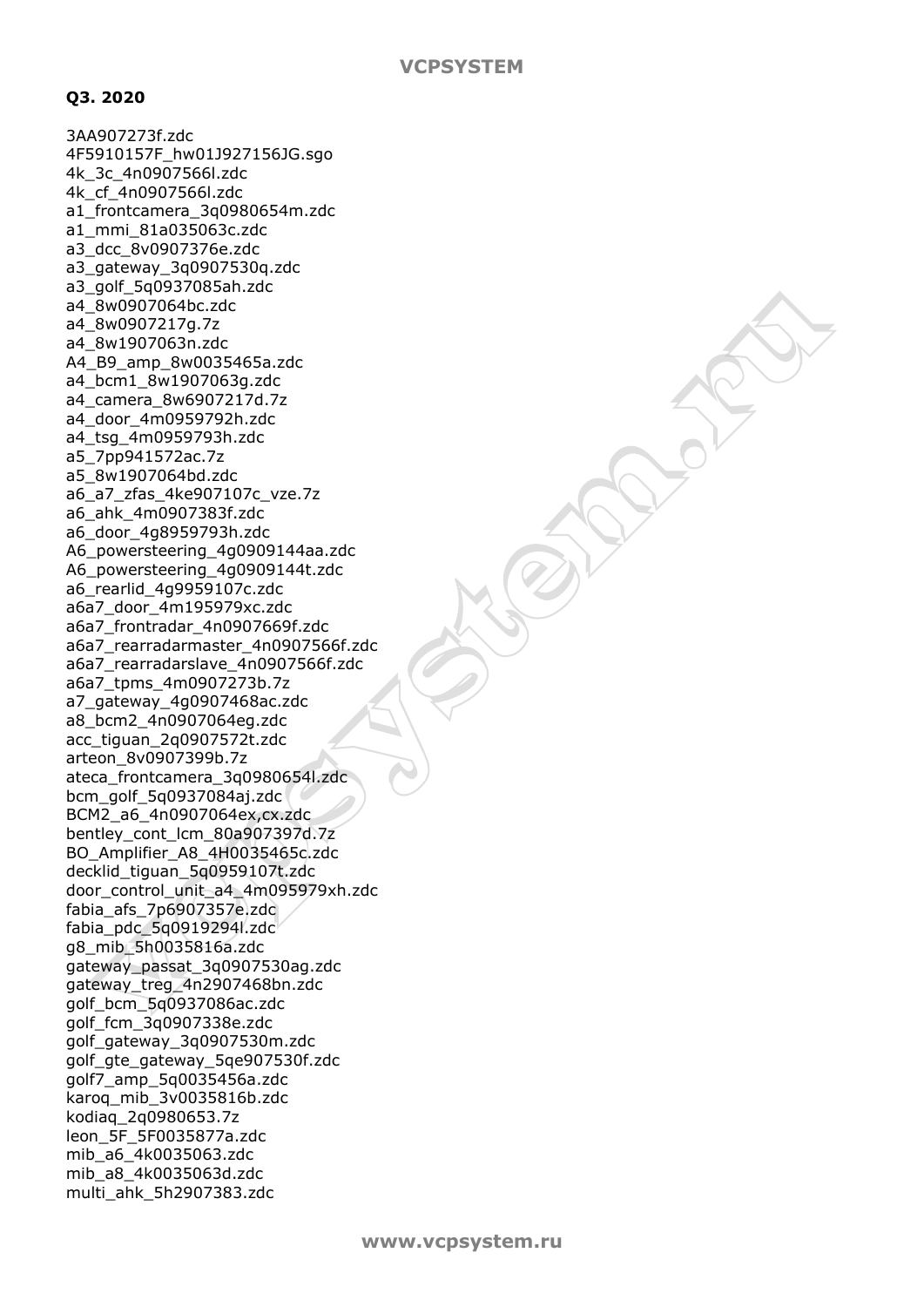octavia\_frontcamera\_3q0980654l.zdc passat\_bcm\_5q0937086cf.zdc passat\_door\_5q0959595e.zdc passat\_lid\_5q0959107t.zdc passat\_pdc\_5qa919298d.zdc passat\_rearlid\_5wc959107.flash passat\_rfk\_5n0980556.zdc passat\_RFK\_5q0980568b.zdc passat\_smf\_3q0959760b.zdc passatusa\_frontcamera\_3q0980654s.zdc polo\_AFS\_7p6907357e.zdc q3\_frontlight\_4k0941571bc.7z q3\_gateway\_8u0907468q.zdc q5\_80a907217c.7z q5\_bcm2\_4n0907064ep.zdc q5\_mib\_8w5035036c.zdc q7\_4k0941592ad.7z q7\_bcm\_4n0907063jg.zdc q7\_door\_4m0959795h.zdc q8\_bcm\_4n0907063gg\_dg\_ge\_de\_gn\_dn\_dd.zdc rapid\_powersteering\_2qd909144e.7z tarraco\_frontcamera\_3q0980654m.zdc tiguan\_lamps\_7p5941572ag.7z tiguan\_pdc\_3q0919298f.zdc touareg\_bcm2\_4h0907064jk.zdc touran\_radar\_3q0907566g.zdc treg\_zfas\_4k4907117f.7z tt\_kessy\_3q0959435e.zdc urus\_bcm2\_8w0907064fh.zdc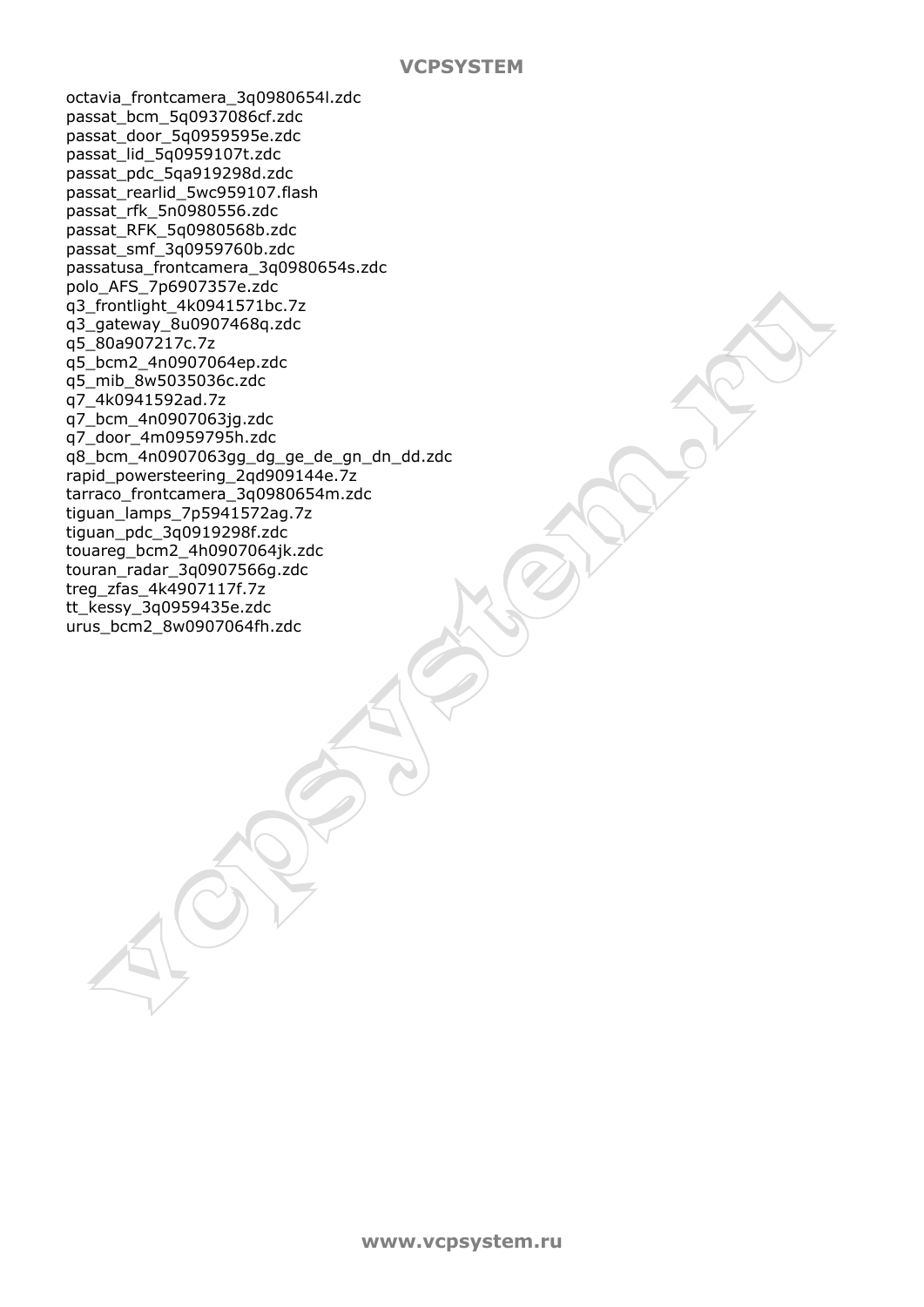# **Q2. 2021**

a3\_5q0907572p.zdc a3\_5wa919298b.7z a3\_frontcamera\_3q0980654h\_60\_mod.zdc a3\_frontcamera\_3q0980654L\_60\_mod.zdc a3\_mmi\_81a035824d.zdc a3 rearlid 5q0959107ab.zdc a4\_4k0949591ad.7z a4\_heckdeck\_8w1959107.7z a5\_bcm\_8w0907063dh.zdc a6\_4g9035223c.zdc a6\_a7\_bcm\_4n0907063fg.zdc a6\_mib\_4k0035165d.zdc a6\_rearlid\_4g5959107c.zdc a6\_swa\_4n0907566k.zdc a6a7\_lms\_4k094159xac.7z a6a7\_zfas\_4ke907107aa.7z a6c8\_RFK\_4M0980556a\_760980556.zdc a6pa\_MMI\_4g1035043m.zdc a7\_4n0907063de\_qq2.zdc a7\_bcm\_4h0907063gm.zdc arteon\_fcm\_3q0907338e.zdc arteon\_frontcamera\_3q0980654L\_60\_mod.zdc arteon\_frontcamera\_3qd980654L\_60\_mod.zdc ateca\_frontcamera\_3q0980654L\_60\_mod.zdc belttensioner\_left\_treg\_4h0980945b.zdc belttensioner\_right\_treg\_4h0980946b.zdc caddy\_frontcamera\_3q0980654h\_60\_mod.zdc caddy\_pdc\_1k8919475d.zdc caddy\_pdc\_5wa919294c.7z caddy\_pdc\_5wa919298b.7z continental\_rearlights\_971907064gk.zdc enyaq\_heckdeckel\_1ea959107a.zdc enyaq\_pdc\_1ea980556c.7z formentor\_992941571ae.7z g7\_7p5941591aj.7z g8\_pdc\_5wa919294c.7z gateway\_q3\_8u0907468\_0090.zdc golf\_bcm\_5q0937087n\_ar\_84aj.zdc golf\_frontcamera\_3q0980654h\_60\_mod.zdc golf\_frontcamera\_3q0980654L\_60\_mod.zdc golf\_rearview\_5wa980556b.7z golf7\_lwr\_7p6907357a\_5Q0907357.zdc heckdeckel\_passat\_5q0959107s.zdc id4\_1ea980556e.7z id4\_rearlid\_1ea959107a.zdc Kodiaq\_7P5941591AJ\_SW011\_LED\_HIGH.7z kodiaq\_areaview\_5q0907556d.zdc kodiaq\_dcc\_5q0907376b.zdc kodiaq\_fcm\_3q0907338e.zdc kodiaq\_frontcamera\_3q0980654h\_60\_mod.zdc Kodiaq\_frontcamera\_3q0980654l.zdc Kodiag frontcamera 3q0980654L 60 mod.zdc kodiag\_rearlid\_5wb959107\_sw430.flash leon\_cam\_5wa980653c.7z leon\_frontcamera\_3q0980654L\_610\_60\_mod.zdc leon\_gateway\_3q0907530ac.zdc octa\_rvc\_5wa980556b.7z